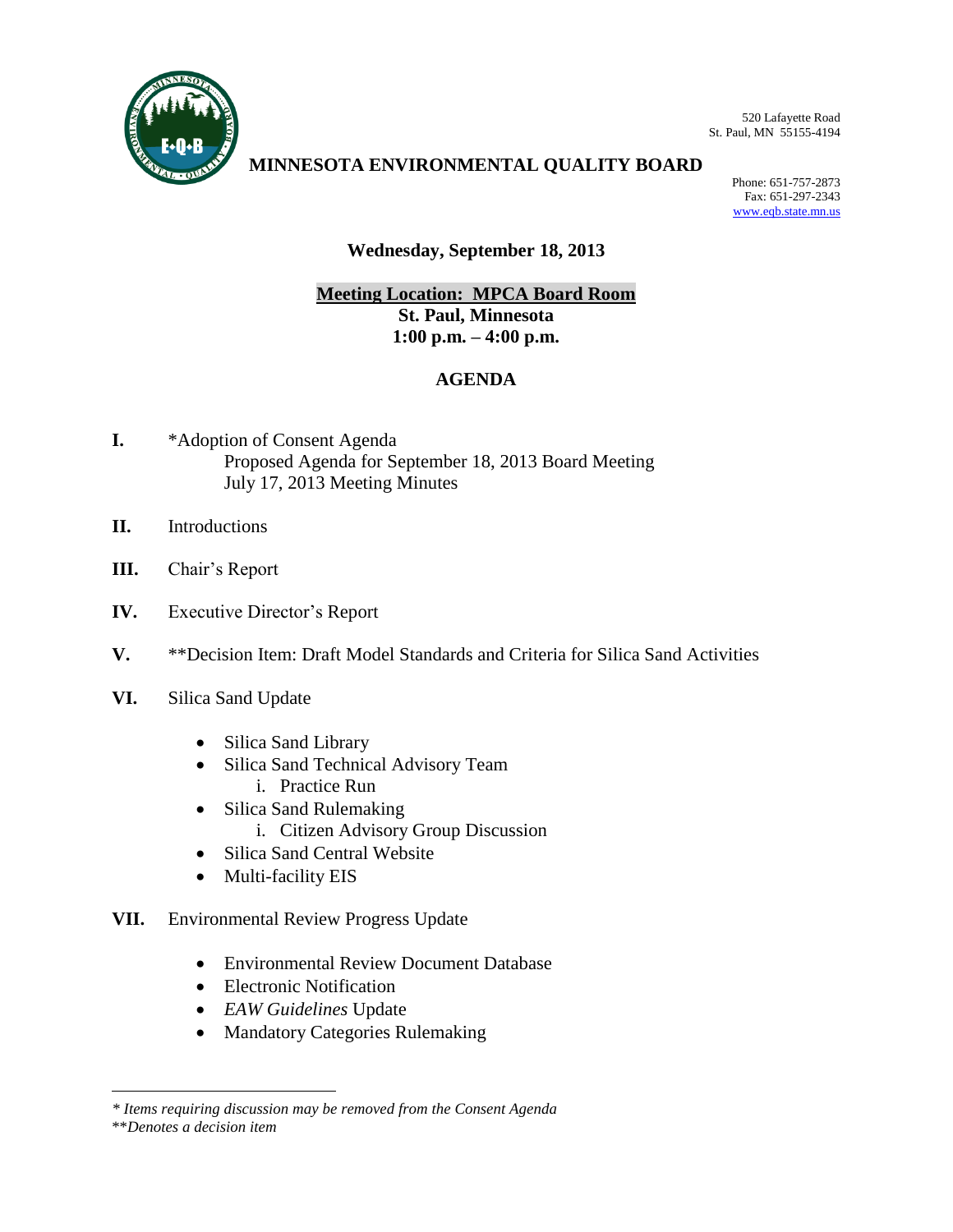## **VIII.** GICD Recommendations

# **IX.** Adjourn

Note: Items on the agenda are preliminary until the agenda is approved by the board.

This agenda and schedule may be made available in other formats, such as Braille, large type or audiotape, upon request. People with disabilities should contact Elizabeth Tegdesch, Board Administrator, as soon as possible to request an accommodation (e.g., sign language interpreter) to participate in these meetings.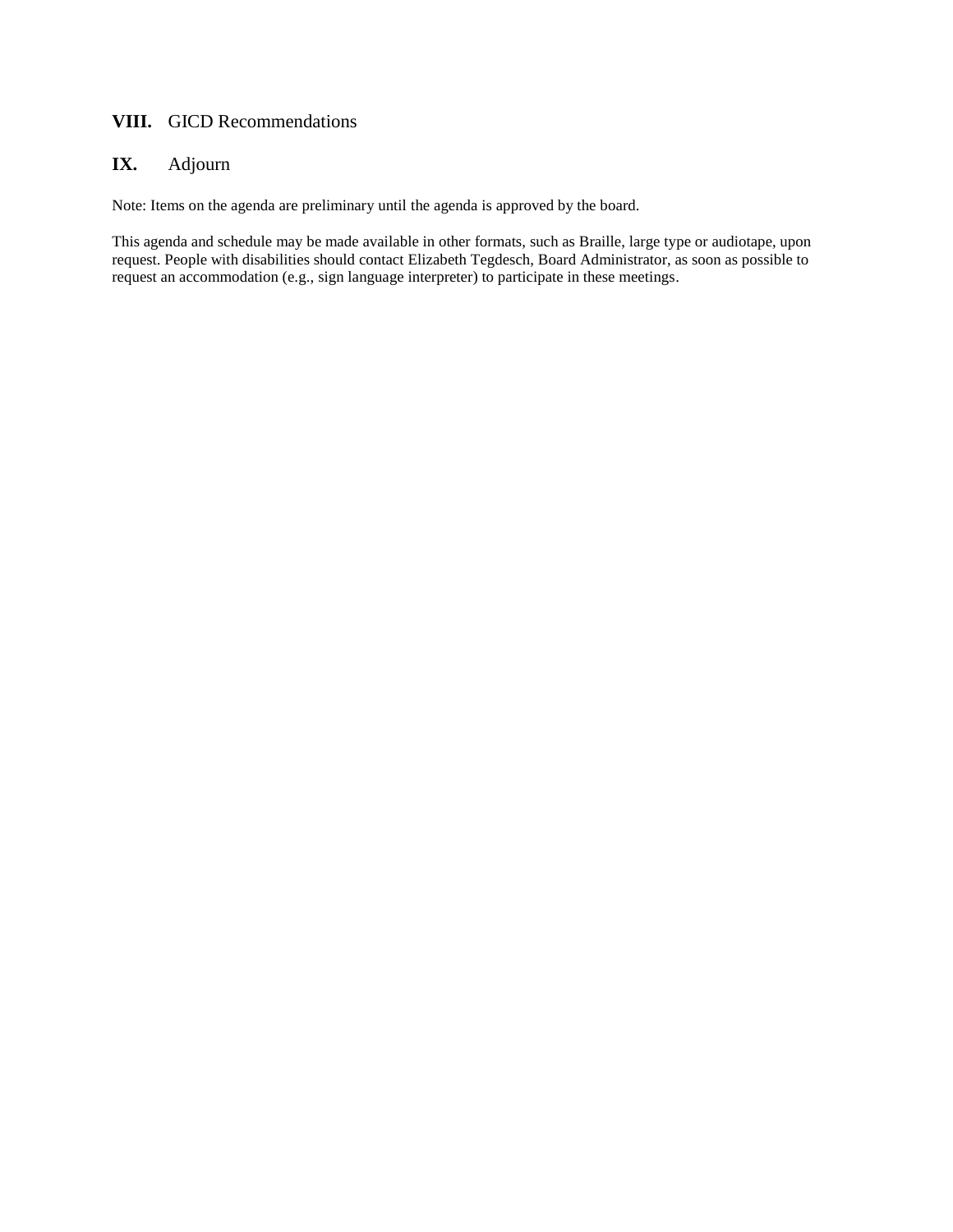# **MINNESOTA ENVIRONMENTAL QUALITY BOARD**



Phone: 651-757-2873 Fax: 651-297-2343 [www.eqb.state.mn.us](http://www.eqb.state.mn.us/)

## **Wednesday, September 18, 2013**

# **Meeting Location: MPCA Board Room St. Paul, Minnesota 1:00 p.m. – 4:00 p.m.**

## **ANNOTATED AGENDA**

#### **General**

This month's meeting will take place in the MPCA Board Room at 520 Lafayette Road in St. Paul. The meeting will begin at 1:00 p.m. Staff will be available for briefing and questions at 12:30 p.m.

- **I. \*Adoption of Consent Agenda** Proposed Agenda for, September 18, 2013 Board Meeting July 17, 2013 Meeting Minutes
- **II. Introductions**
- **III. Chair's Report**
- **IV. Executive Director's Report**
- **V. \*\* Decision Item: Approving Distribution Draft Model Standards and Criteria for Public Review**
- **Presenter**: Jeff Smyser EQB Staff, 651-757-2279
- **Materials enclosed: -** Draft Model Standards and Criteria Table - Resolution Approving Distribution of Draft Model Standards and Criteria for Public Review

#### **Issue before the Board:**

Approving distribution of draft model standards and criteria for public review.

#### **Background:**

 $\overline{a}$ 

The Minnesota Legislature directed the EQB develop model standards and criteria for mining, processing, and transporting silica sand. The legislation directs the EQB to develop the standards and criteria by October 1, 2013.

<sup>\*</sup> *Items requiring discussion may be removed from the Consent Agenda*

*<sup>\*\*</sup>Denotes a Decision Item*

x:\eqb\board\meetings\board packets\2013\8. september 2013\2. annotated agenda 2013\_09\_18.docx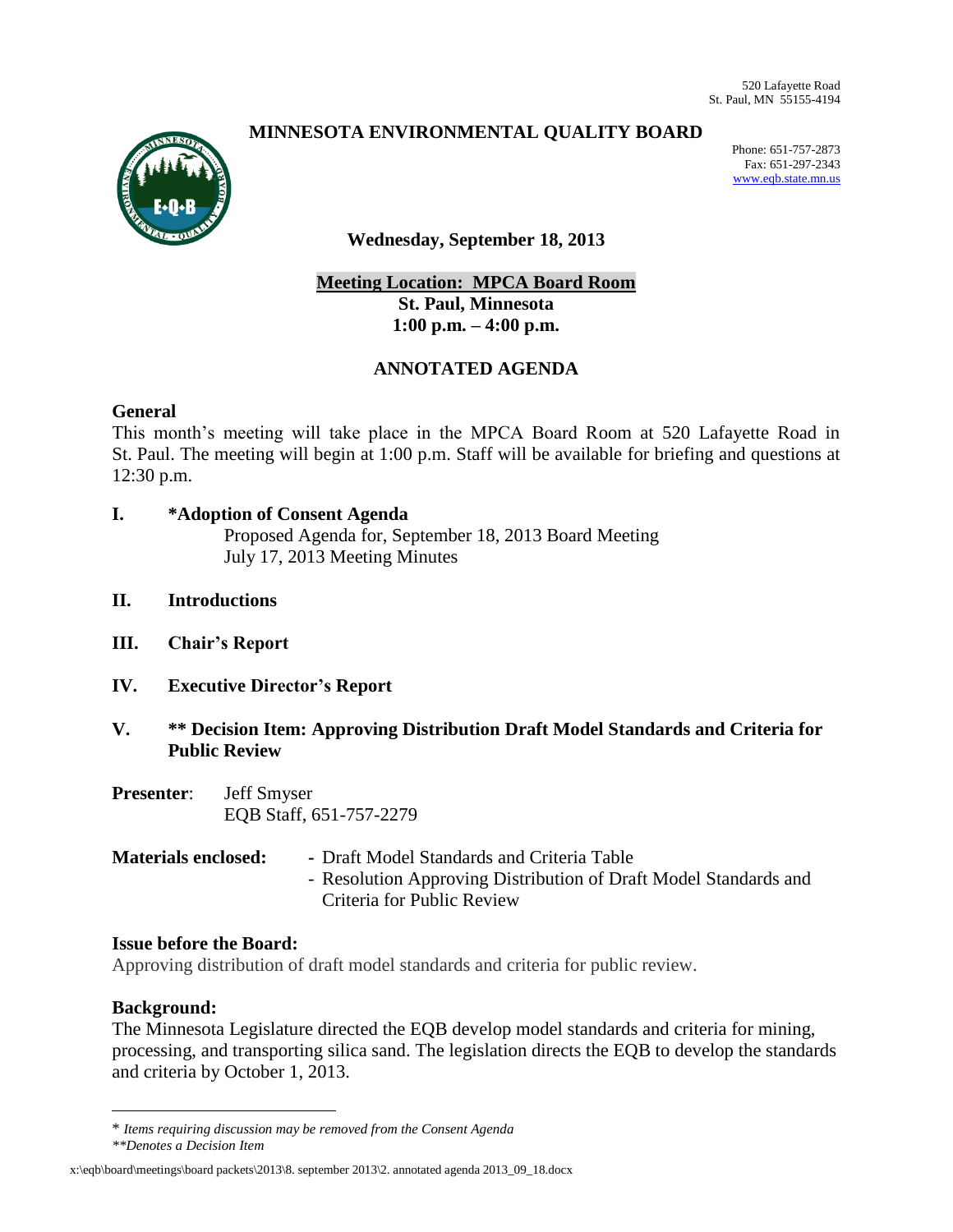#### **Discussion:**

The standards and criteria are intended to assist local governments in developing local ordinances. The standards and criteria are to recognize the differences in varying regions of the state: the unique karst conditions and landforms of southeastern Minnesota compared with the flat scoured river terraces and uniform hydrology of the Minnesota Valley.

The meeting packet includes the draft model standards and criteria table. We emphasize that this is a draft set of recommendations. The October 1 date established in the legislation is a very short deadline. Nonetheless, the draft provides a good basis for discussion by local governments, state agencies, and the public. The standards and criteria will be revised based on input received through opportunities for review by the public, local governments, and state agencies.

The draft standards and criteria were assembled from a variety of sources. There are existing state rules and guidelines for a variety of activities—mining of other resources, monitoring wells, stormwater management, drinking water wells, and others—that could be applied to silica sand activities. Some local governments currently have requirements in their official controls that may be useful for others. State agency staff provided information and suggestions on various issues based on experience. These sources were utilized as much as possible in the short time frame to develop the draft standards and criteria.

There is some confusion about two points. First, it is important to note that there is no mandate for a local government to adopt any of the model standards and criteria. Adopting some, all, or none of the models is entirely at the discretion of each local government. Second, these are not new state agency standards or criteria or rules. While input on numerous silica sand issues may be informative in future rulemaking, the model standards and criteria here are being developed for use by local governments at their discretion.

Even so, the intent is that the models will be useful. That is one of the reasons that public review is needed to refine the draft.

The legislation requires that the standards and criteria are to be developed in consultation with local units of government. There was not time to do this to the extent needed. In addition, there is the need for state agencies to review the draft and provide additional information and corrections. Finally, it is important that the general public have the opportunity to provide input on the draft as well.

In addition to the specific standards and criteria included in the table, the review should include how they address the differences between the two geographic areas as well as coverage of different issues arising from mining, processing, and transporting silica sand.

Staff recommends that the draft standards and criteria table be posted on the EQB website, distributed to state agencies and local governments, and made available to the public for review and discussion. Staff will send out notices to subscribers on the EQB GovDelivery topics.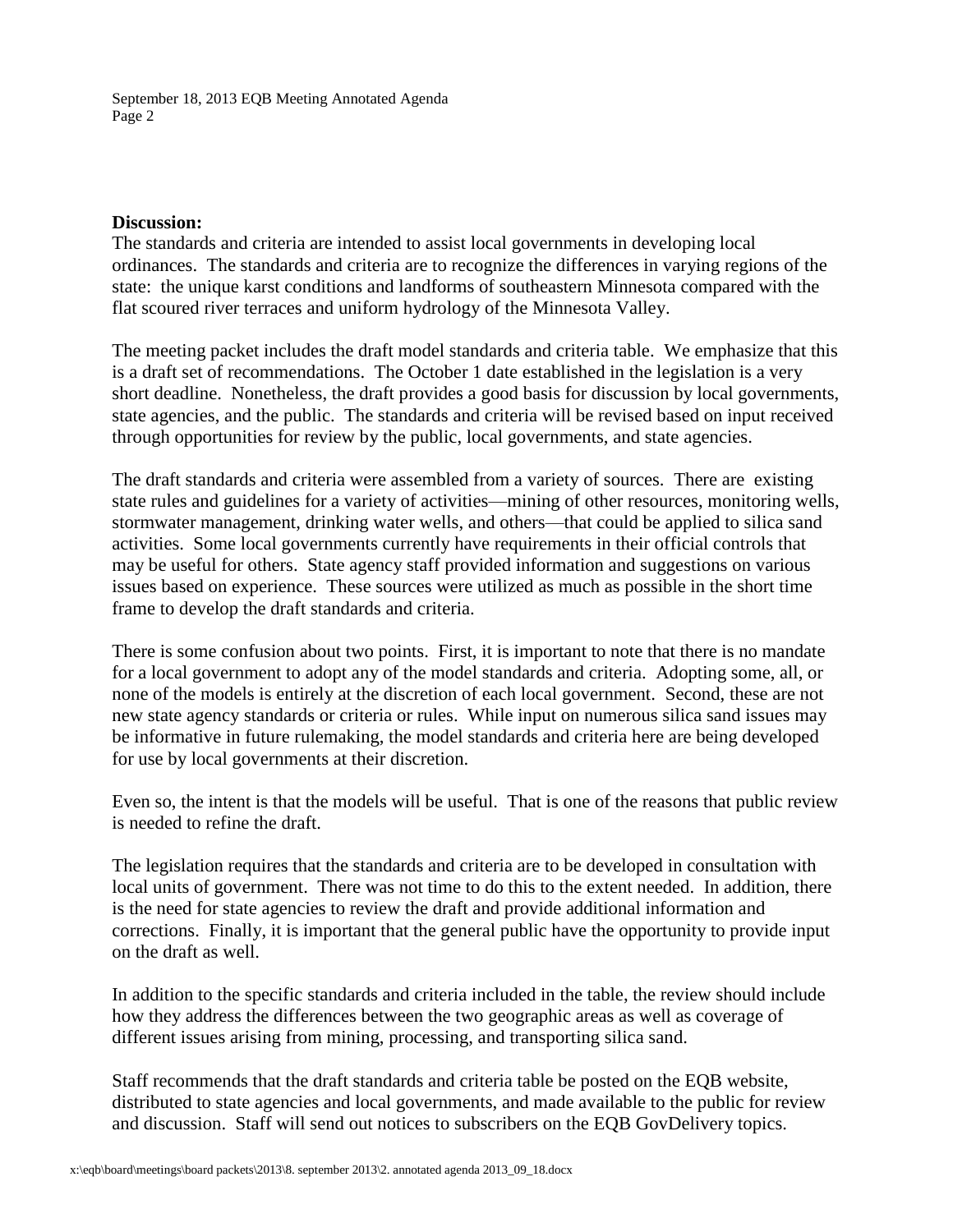The process should allow some time for interested parties to review the draft. Next would be setting up some forums for substantive discussion. Staff suggests the following, some of which could occur concurrently:

- State agency staff would conduct internal reviews and provide recommended amendments.
- EQB and agency staff will meet with local governments to get their ideas.
- EQB and agency staff will meet with industry representatives to get their ideas.
- Public meetings similar to the ones on August  $2<sup>nd</sup>$  would be good venues for public participation.
- EQB and state agency staff review the input and revise the draft standards and criteria. This could include Technical Assistance Team members.

Staff is seeking guidance regarding the Board's preferences on the public review process.

### **Staff recommendation:**

The attached resolution approves distribution of the draft standards and criteria for public review. Staff recommends approval of the resolution.

### **VI. Silica Sand Projects Update**

- A. Library
- B. Technical Assistance Team
	- i. Practice Run
- C. Rulemaking
	- i. Citizen Advisory Group Discussion
- D. Central Website
- E. Multi-facility EIS
- **Presenter**: Jeff Smyser EQB Staff, 651-757-2279

### **Materials enclosed:** none

### **Background:**

A. Library: The Minnesota Legislature directed the EQB to create and maintain a library on local government ordinances and local government permits that have been approved for regulation of silica sand projects. The legislation directs the EQB to create the library by October 1, 2013.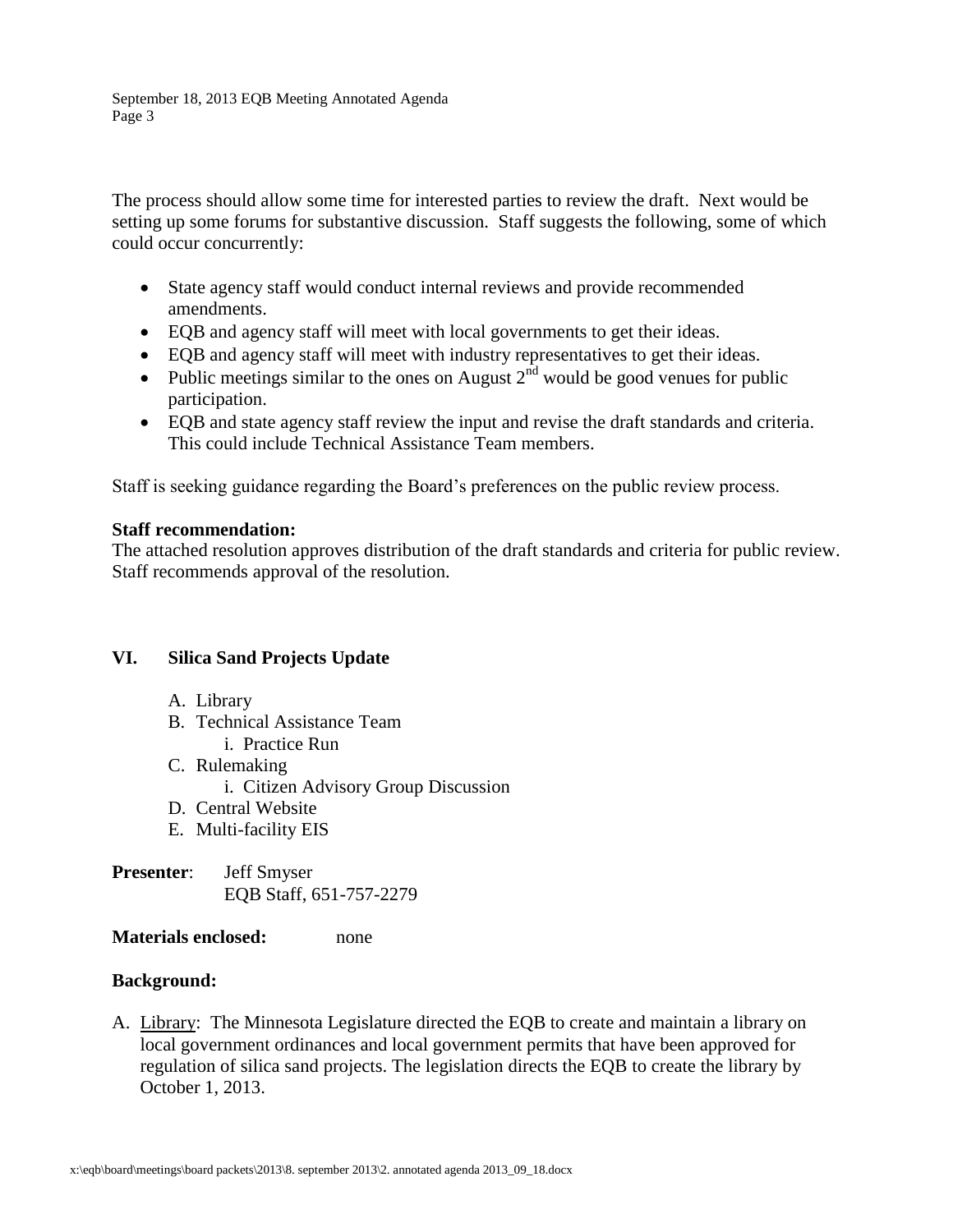- B. Technical Assistance Team: The Minnesota Legislature also directed the EQB to assemble a silica sand technical assistance team to provide local units of government, at their request, assistance with ordinance development, zoning, environmental review and permitting, monitoring, or other silica sand issues. The legislation directs the EQB to create the team by October 1, 2013. State agencies are determining staff to serve on the team.
	- i. Staff requests Board direction on a question that arose at the August  $2<sup>nd</sup>$  public meetings. We heard a suggestion from Goodhue County for conducting a practice exercise for the Technical Assistance Team on a project selected by a host community. Staff notes that the City of Winona submitted a request for technical assistance prior to the August  $2<sup>nd</sup>$  meeting. If an exercise is conducted, staff suggests the City of Winona should be invited to participate.
- C. Rulemaking: The Minnesota Legislature also directed the EQB to amend the environmental review rules (Minn. Rules 4410) for silica sand mining and processing to take into account the increased activity in the state and concerns over the size of specific operations. The request for comments regarding the potential rulemaking ended on August 23, 2013. EQB staff received 23 comments. These comments have been documented and routed to agency staff for review.
	- i. Staff requests Board direction on a question that arose at the August  $2<sup>nd</sup>$  public meetings. Members of the public expressed interest in a citizen committee to participate in the rulemaking. It is not clear how a citizen committee would affect the rulemaking process laid out in Minn. Statutes Ch. 14. A multi-step public review and comment process is already required in that statute and we just completed the preliminary step. Rulemaking is essentially creating law: Minnesota Rules have the force and effect of law. Rulemaking is a lengthy process, averaging about two years.
- D. Central Website: A group of state agencies have put together a new website for members of the public who want to track agency activities regarding silica sand. The website, [silicasand.mn.gov,](http://links.govdelivery.com/track?type=click&enid=ZWFzPTEmbWFpbGluZ2lkPTIwMTMwODE5LjIyMTAyMjUxJm1lc3NhZ2VpZD1NREItUFJELUJVTC0yMDEzMDgxOS4yMjEwMjI1MSZkYXRhYmFzZWlkPTEwMDEmc2VyaWFsPTE3NzM3MDU3JmVtYWlsaWQ9c2FtLmJydW5nYXJkdEBzdGF0ZS5tbi51cyZ1c2VyaWQ9c2FtLmJydW5nYXJkdEBzdGF0ZS5tbi51cyZmbD0mZXh0cmE9TXVsdGl2YXJpYXRlSWQ9JiYm&&&101&&&http://silicasand.mn.gov/) provides links to each of the state agencies charged with making new rules or managing activities involved with the mining, transportation and processing of silica sand. They include the Environmental Quality Board (EQB), the Minnesota Department of Natural Resources (DNR), Pollution Control Agency (PCA), Department of Health, Department of Transportation, and Department of Agriculture.
- E. Multi-facility EIS: Staff has met with Minnesota Sands and is preparing a cost agreement for the scoping process. Note that this agreement is for the scoping process only. The scoping process will determine the scope of the EIS itself. A separate cost agreement will be prepared at the conclusion of the scoping process to cover the cost of preparing the EIS. Interested parties should rest assured that the scoping cost agreement does not put limits on the scope of the EIS. There has been confusion about this.

**Discussion:** Staff will provide updates on these topics.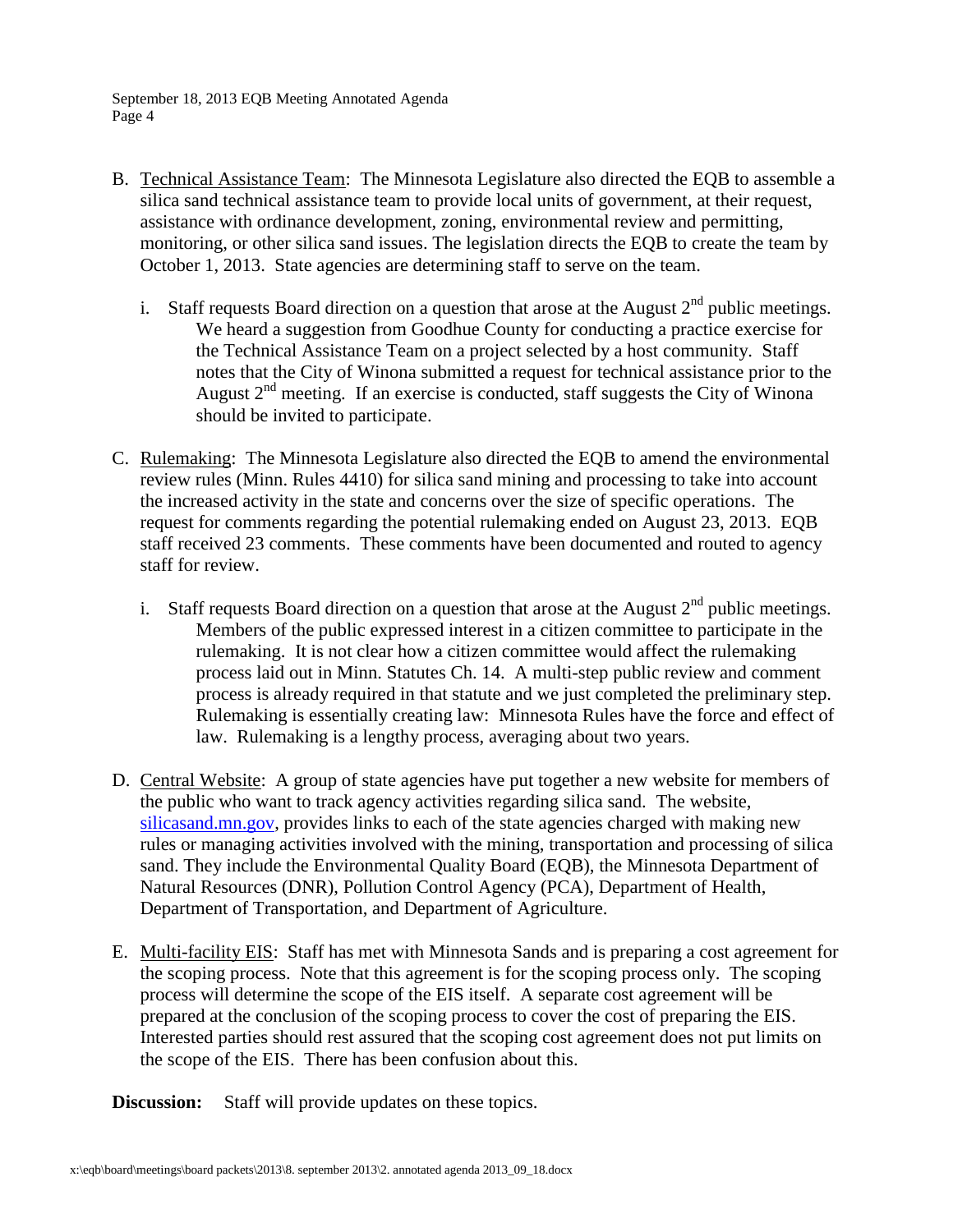### **VII. Environmental Review Progress Update**

- Environmental Review Document Database
- Electronic Notification
- *EAW Guidelines* Update
- Mandatory Categories Rulemaking
- **Presenter:** Kate Frantz EQB Staff, 651-757-2370

### **Materials enclosed: None**

#### **Background:**

Environmental Review Document Database: In an effort to make data more accessible, EQB staff have been working with the MPCA database, OnBase, to construct a framework for a database of environmental review documents submitted to the EQB.

Electronic Notification: EQB staff have implemented the email service GovDelivery as the mode of email communication for the *EQB Monitor* and other notices. Those wanting to receive the *EQB Monitor* should subscribe via the GovDelivery link on the EQB website.

*EAW Guidelines* Update: The revised EAW form which was approved at the July EQB meeting has been posted to the EQB website for use by responsible government units (RGUs) and the public. The *EAW Guidelines* document provides guidance to RGUs preparing EAWs for projects. Work on this guidance document began as part of the EAW form revision project in 2010. The updating work was resumed this year and the new document will be finished soon.

Mandatory Categories Rulemaking: The request for comments regarding the Mandatory Categories potential rulemaking ended on August 23, 2013 and EQB staff received approximately fifteen comments. These comments have been documented and are currently being routed to agency staff for review.

### **Discussion:**

Staff will give an update on the various projects in progress regarding environmental review.

# **VIII. Discussion of EQB Climate Change Work Plan**

**Presenter**: E**llen Anderson**

### **Materials Enclosed: None**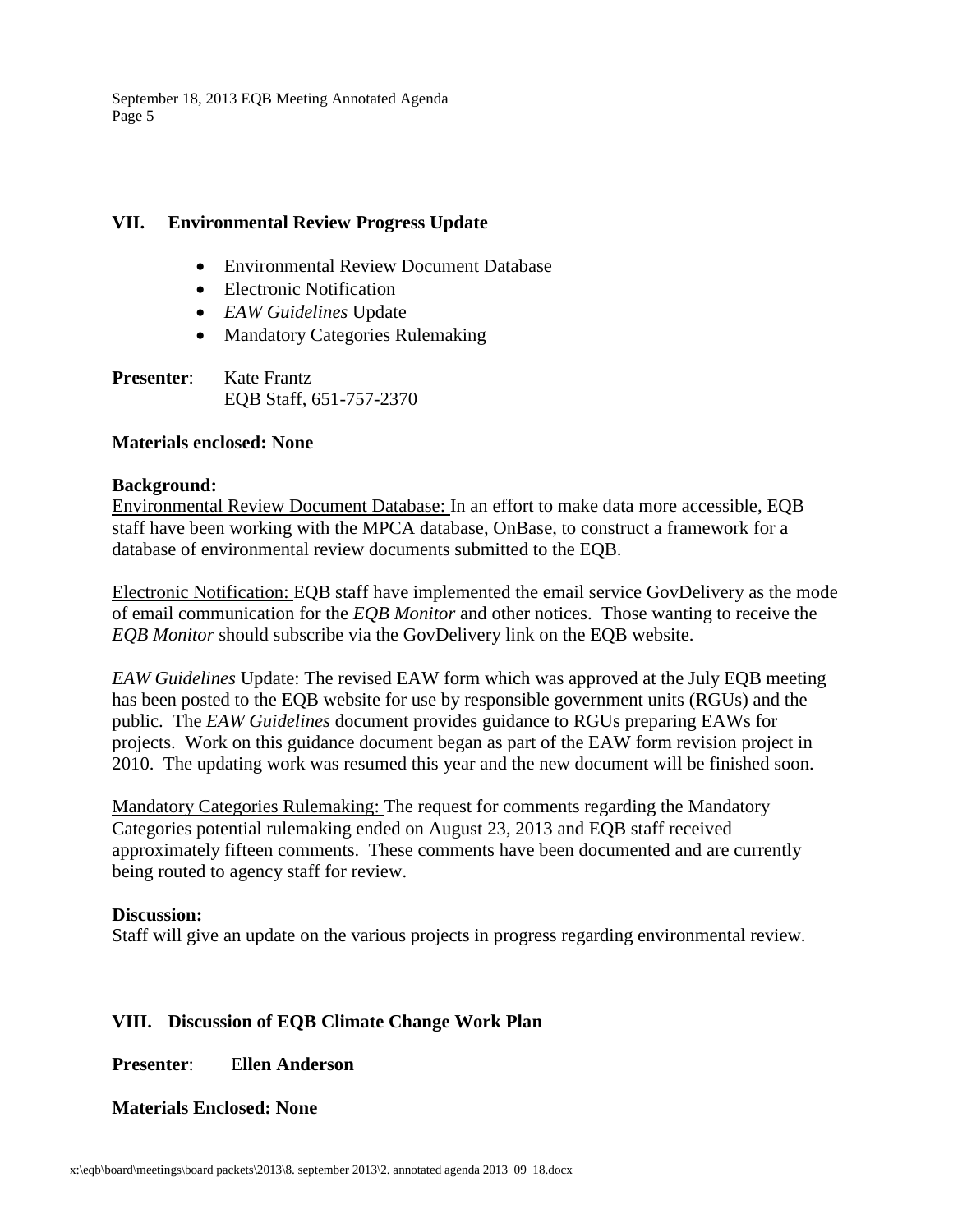### **Background:**

One of the recommendations from the EQB's planning workshops with GICD was to "Establish the EQB as the central point for implementing and tracking the State's climate change efforts." Public input at the Environmental Congress, from the Next Generation Congress, and the Citizen Forums called on the EQB to build upon the Minnesota Climate Change Advisory Group (MCCAG) recommendations made in 2008.

### **Discussion:**

Ellen will present a brief summary of the proposed Work Plan for this effort. The Work Plan includes formation of an EQB Subcommittee to oversee and guide the work of interagency teams.

**IX. Adjourn**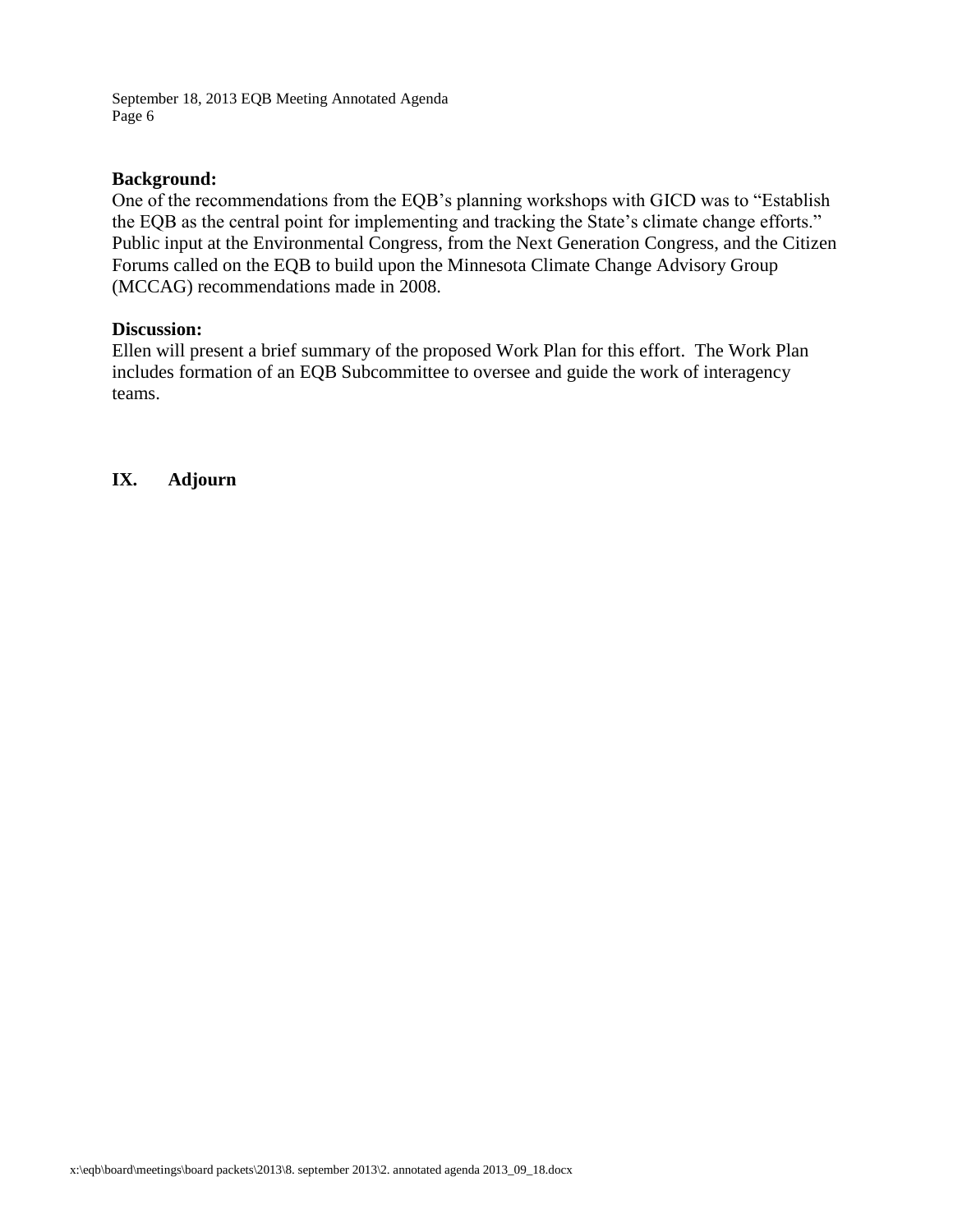### **MINNESOTA ENVIRONMENTAL QUALITY BOARD MEETING MINUTES**

### **Wednesday, July 17, 2013 MPCA Room Board Room, 520 Lafayette Road, St. Paul**

**EQB Members Present**: Dave Frederickson, Brian Napstad, Erik Tomlinson, John Linc Stine, Tom Landwehr, Julie Goehring, Mike Rothman, Kristin Duncanson, Charlie Zelle, Ed Ehlinger

**EQB Members Absent:** Spencer Cronk, Kate Knuth, John Saxhaug, Katie Clark Sieben

**Staff Present:** Bob Patton, Jeff Smyser (EQB), Kate Frantz, Beth Tegdesch MPCA for EQB

Chair Dave Frederickson called the meeting to order at 1:09 p.m.

#### **I. Adoption of Consent Agenda and Minutes**

A motion to adopt the Consent Agenda and approve the June 19, 2013, meeting minutes was made, seconded, and carried unanimously.

#### **II. Introductions**

#### **III. Chair's Report**

Chair Dave Frederickson talked about the process on the Governors' Institute on Community Design (GICD). Workshops on May  $2<sup>nd</sup>$  included an overall discussion on how to better coordinate environmental policies and programs within the state agencies and about steps the EQB could take to better the quality of the states' environment. The June  $20<sup>th</sup>$  workshop included a presentation of the recommendations from the GICD staff and experts. Ellen Anderson gave an overview of the nine recommendations.

- 1. Integrate and coordinate certain strategic and long-range planning authorities
- 2. Establish the EQB as the central point for implementing and tracking the State's climate change efforts
- 3. Manage across all the various regulations and competing priorities to have more effective and efficient management of water resources
- 4. Institutionalize cross-agency collaboration
- 5. Capitalize on citizen members
- 6. Add the Metropolitan Council to the EQB
- 7. Strengthen public and legislative engagement
- 8. Track and report on the State's environmental progress
- 9. Develop and implement an integrated, multi-agency investment strategy

Chair Frederickson acknowledged and congratulated Jeff Smyser, Kate Frantz, and their numerous colleagues for receiving the 2013 Notable Documents Award for their outstanding publication *Report on Silica Sand* from the National Conference of State Legislatures.

#### **IV. Executive Director's Report**

Thanks to the Congress for the great input received through the process which was a culmination of the executive order process. A final draft is being worked on to summarize that process. That will be coming out soon and will be posted on the website. There are videos of the Congress that will be posted as well. Thank you to MPCA and DNR staff for pulling those videos together.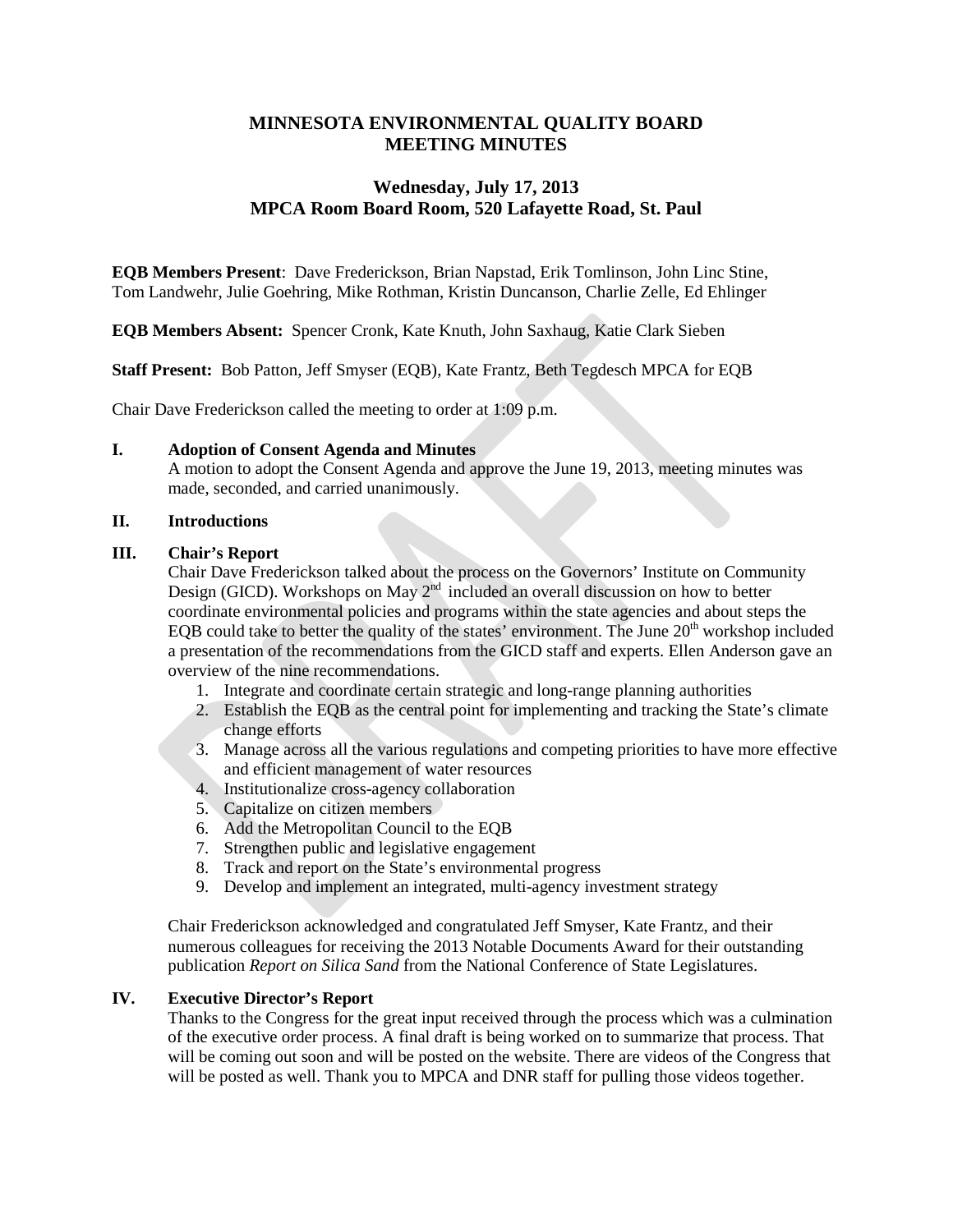# **V. Request for Comments on Possible Amendment of Minnesota Rules 4410 to Comply with Requirements in Legislation**

Presenter: Jeff Smyser

The Minnesota Legislature directed the EQB and other agencies to amend rules to address silica sand mining and processing. This mandate can be found in Laws 2013, chapter 114 (HF976), Article 4, Section 105. When legislation is passed that requires rulemaking, a notice soliciting comments from the public on the subject must be published in the State Register within 60 days of the effective date of the legislation.

A motion was moved and seconded on the Resolution authorizing initiation of rulemaking to adopt amendments to the Environmental Review Program rules, Minnesota Rules 4410, to address silica sand activities. Roll call vote: 9 ayes. Motion adopted.

#### **RESOLUTION OF THE MINNESOTA ENVIRONMENTAL QUALITY BOARD**

#### **Authorizing Initiation of Rulemaking to Adopt Amendments to the Environmental Review Program Rules, Minnesota Rules 4410, to Address Silica Sand Activities**

WHEREAS, Laws of Minnesota 2013, chapter 114, article 4, section 105 requires the Environmental Quality Board to amend its rules for environmental review, adopted under Minnesota Statutes, chapter 116D, for silica sand mining and processing to take into account the increased activity in the state and concerns over the size of specific operations; and

WHEREAS, the law also requires that the Environmental Quality Board shall consider whether the requirements of Minnesota Statutes, section 116C.991, should remain part of the environmental review requirements for silica sand and whether the requirements should be different for different geographic areas of the state; and

WHEREAS, Minnesota Rules, chapter 4410, comprise the rules for environmental review adopted under Minnesota Statutes, chapter 116D; and

WHEREAS, Laws of Minnesota 2013, chapter 114 became effective with the Governor's signature on May 23, 2013; and

WHEREAS, Minnesota Statutes, chapter 14, the Administrative Procedure Act, includes the requirement at 14.101 that within 60 days of the effective date of any new or amendatory law requiring rules to be adopted, amended, or repealed, a notice must be published in the State Register to solicit comments from the public on the subject matter of a possible rulemaking proposal under active consideration; and

WHEREAS, the purposes of the Administrative Procedure Act are:

(1) to provide oversight of powers and duties delegated to administrative agencies;

- (2) to increase public accountability of administrative agencies;
- (3) to ensure a uniform minimum procedure;
- (4) to increase public access to governmental information;
- (5) to increase public participation in the formulation of administrative rules;
- (6) to increase the fairness of agencies in their conduct of contested case proceedings; and

(7) to simplify the process of judicial review of agency action as well as increase its ease and availability.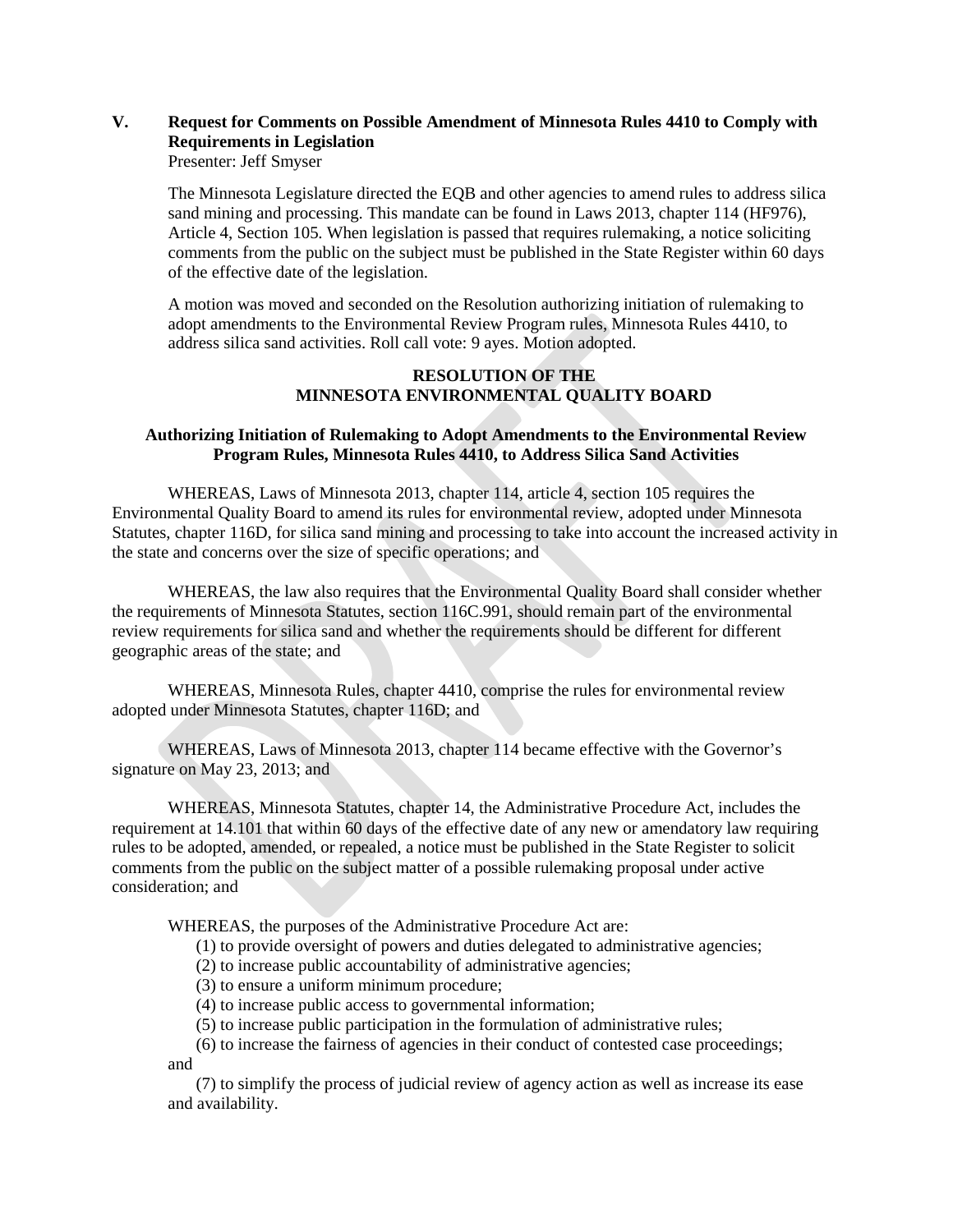WHEREAS, amendments to Minn. Rules 4410 should be conducted according to Minnesota Statutes, chapter 14, the Administrative Procedure Act.

NOW THEREFORE BE IT RESOLVED, that the EQB hereby authorizes the Chair to publish a Request for Comments on possible amendment of Minnesota Rules, chapter 4410, to address issues related to silica sand activities.

# **VI. Environmental Assessment Worksheet (EAW) Form Revision**

Presenter: Kate Frantz

The EQB is responsible for creating and updating the form used for an Environmental Assessment Worksheet (EAW). Based on past work and the new legislation, a new EAW form is proposed for adoption to address several goals.

Amending the EAW form, as proposed, accomplishes a number of things with one action:

- 1. Improving the EAW process by making it more efficient and effective
- 2. Implementing a recommendation of the Executive Order 11-32 work
- 3. Fulfilling the mandate in HF976 to require a water resources assessment for projects that may require groundwater appropriation permits
- 4. Fulfilling the mandate in HF976 to require a hydrogeologic investigation of effects on groundwater and surface water on silica sand projects
- 5. An action that accomplishes all these things with one stroke is an example of better government

Kate went over the proposed new form with the Board.

A motion was moved and seconded on the Resolution supporting amending the Environmental Assessment Worksheet form to improve its effectiveness in accordance with Minnesota Rules 4410. Roll call vote: 10 ayes. Motion adopted.

#### **RESOLUTION OF THE MINNESOTA ENVIRONMENTAL QUALITY BOARD**

#### **Supporting Amending the Environmental Assessment Worksheet Form to Improve Its Effectiveness in Accordance with Minnesota Rules 4410**

WHEREAS, Minnesota Rules, chapter 4410, comprise the rules for environmental review adopted under Minnesota Statutes, chapter 116D; and

WHEREAS, Minnesota Statutes, chapter 116D.04, requires that the environmental review rules establish the form and content of environmental assessment worksheets (EAWs); and

WHEREAS, Minnesota Rules 4410.1300 state, in part, that "The EQB chair shall develop an EAW form to be used by the RGU"; and

WHEREAS, Minnesota Rules 4410.1300 also state, in part, that "The EAW form shall be assessed by the EQB chair periodically and may be altered by the EQB chair to improve the effectiveness of the document", and

and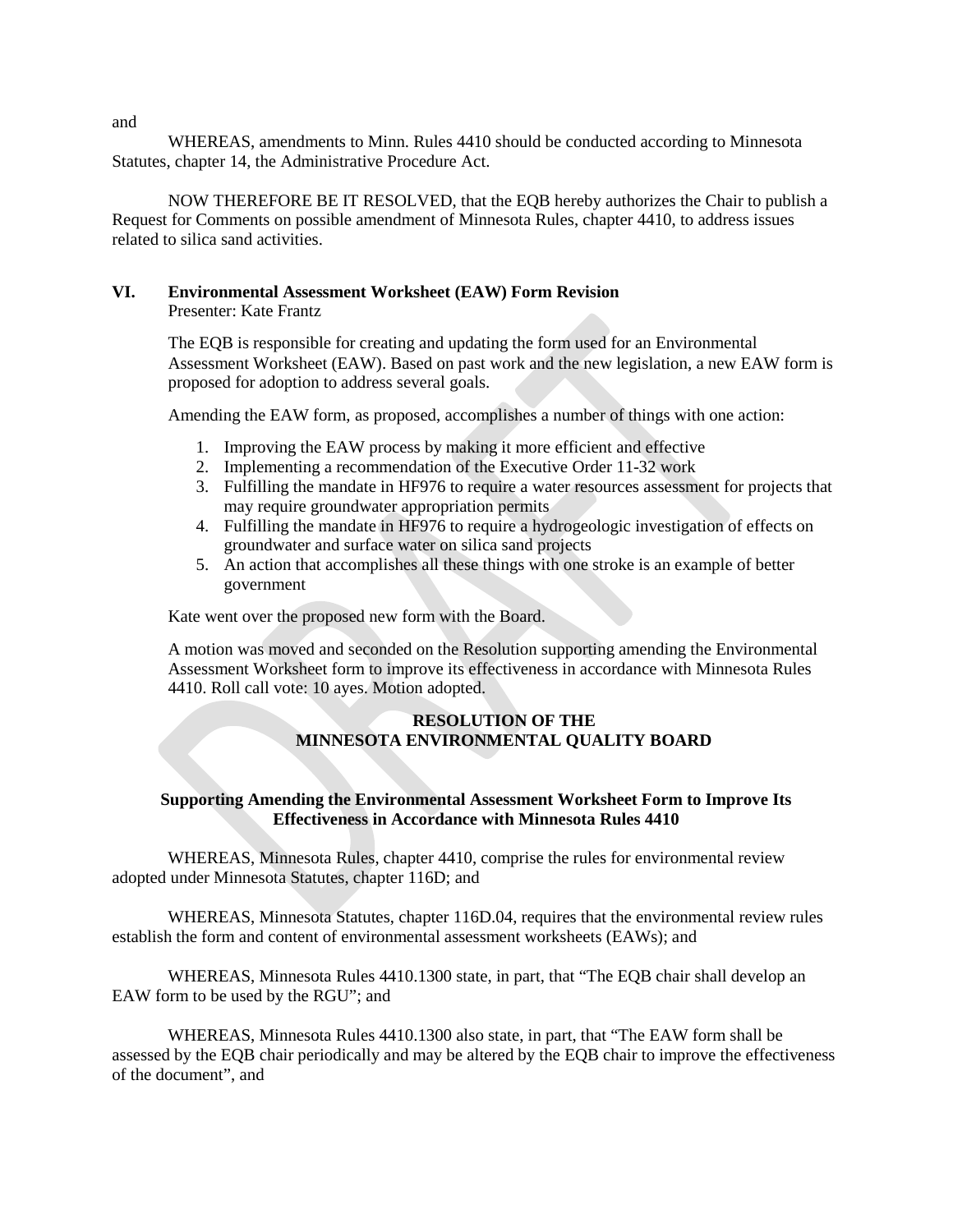WHEREAS, the EQB has developed an amended EAW form with the assistance of professionals with experience with environmental review who represented local governments, state agencies, and private firms; and

WHEREAS, the amended EAW form improves the effectiveness of the EAW form and efficiency of the preparation and review of EAWs.

NOW THEREFORE BE IT RESOLVED, that the EQB hereby supports the Chair amending the EAW form as represented by the July 2013 form, in accordance with Minnesota Rules, chapter 4410.

#### **VII. Minnesota River Integrated Watershed Study Update** Presenter: Kate Frantz

John Linc Stine reporting – A subcommittee was formed a couple of months ago to go over the project. There were internal conversations and we met with the Corps and their staff and went over the project and expected outcomes; the schedule, the anticipated needs of the project. The subcommittee met this week and agreed that there is significant interest in the project moving forward and we see the potential for some very good useful products that would assist us managing water quality and water quantity issues that could scale between a very small watershed up to a larger basin scale that might be a very helpful tool in characterizing efforts statewide and nationally.

Kate's update –Jason Smith, from the Corps is the project manager. The objectives and main products out of the study are twofold: the Watershed Basin Plan, part of the Corps project and the second one is the Decision Support System.

Since April, four new work groups were created:

- 1. Social and economic workgroup
- 2. Environmental workgroup
- 3. Communications and public engagement process
- 4. Decision support system framework

Update on funding: in the process of updating our state inkind accounting. Federal side: \$350,000 for Fiscal Year 13 was available and an additional \$300,000 was made available as well. Institute of Water Resources has offered an intra-agency grant.

#### **VIII. Silica Sand Projects Update**

Presenter: Jeff Smyser

Jeff's update (HF 976) – Silica Sand projects required by the new legislation:

- 1. Library of local government ordinances and permits: will be constructed using the MPCA database platform
- 2. Model standards and criteria: will be based primarily on the best elements of the local government ordinances
- 3. EAW categories: local government is the RGU for smaller mining projects and MPCA is the RGU for projects crossing storage and throughput thresholds
- 4. Rule amendments: the initial comment period will run through August 23
- 5. Technical assistance team: we are learning what might be needed and will hear more advice at two meetings on August 2
- **IX. Adjourn**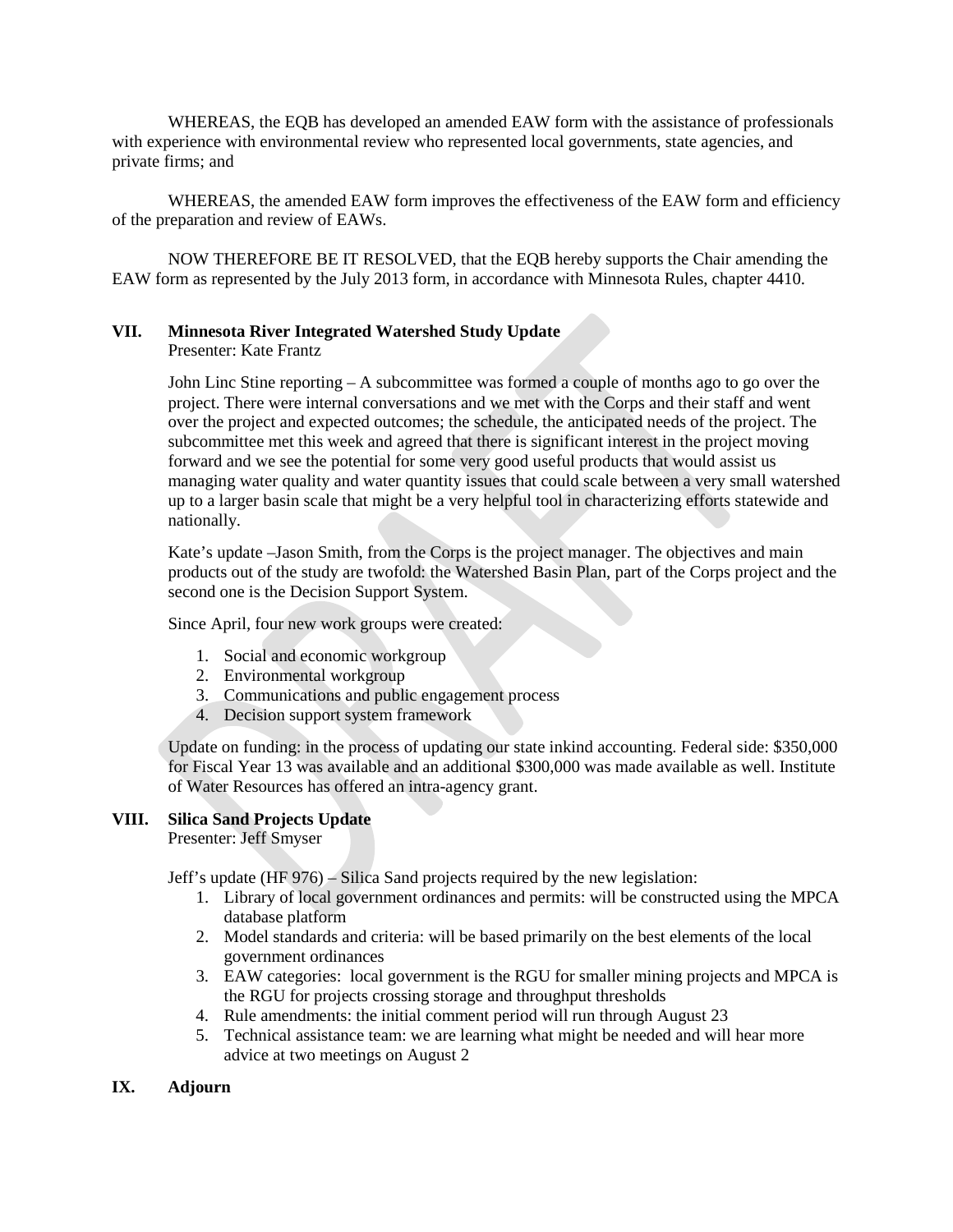# **Environmental Quality Board: Model Standards and Criteria Table** *DRAFT September 5, 2013*

# **116C.99 SILICA SAND MINING MODEL STANDARDS AND CRITERIA.**

Subd. 2. **Standards and criteria.** (a) By October 1, 2013, the Environmental Quality Board, in consultation with local units of government, shall develop model standards and criteria for mining, processing, and transporting silica sand. These standards and criteria may be used by local units of government in developing local ordinances. The standards and criteria shall be different for different geographic areas of the state. The unique karst conditions and landforms of southeastern Minnesota shall be considered unique when compared with the flat scoured river terraces and uniform hydrology of the Minnesota Valley. The standards and criteria developed shall reflect those differences in varying regions of the state. The standards and criteria must include:

| <b>Legislation</b>                  | <b>Recommended Standards/Criteria</b>                                  | <b>Source and notes</b>               |
|-------------------------------------|------------------------------------------------------------------------|---------------------------------------|
| (1) recommendations for setbacks    |                                                                        |                                       |
| or buffers for mining operation     |                                                                        |                                       |
| and processing, including:          |                                                                        |                                       |
| any residence or residential<br>(i) |                                                                        |                                       |
| zoning district boundary            | Setbacks:<br>$\bullet$                                                 | - Minn. Rules 6130, 6131, 6132        |
|                                     | any existing dwelling, public school church, public<br>$\circ$         |                                       |
|                                     | institution, park: 500 feet                                            | - DNR recommends these setbacks       |
|                                     | residential zoning district boundary: 500 feet<br>$\circ$              |                                       |
|                                     |                                                                        | - Same standards recommended for both |
|                                     | LGU should require applicant to identify and map buildings             | geographic areas of the state.        |
|                                     | and zoning districts within 600 feet of project site on plan or        |                                       |
|                                     | survey prepared and signed by licensed professional.                   |                                       |
| (ii) any property line or right-    |                                                                        |                                       |
| of-way line of any existing         | Setbacks:<br>$\bullet$                                                 | - Minn. Rules 6130.100, 6131.0100,    |
| or proposed street or               | property line or public road right of way: 100 feet<br>Ō.              | 6132.2000                             |
| highway                             |                                                                        |                                       |
|                                     | LGU should require applicant to identify and map property<br>$\bullet$ | - DNR recommends these setbacks       |
|                                     | boundaries and roads on plan or survey prepared and signed             |                                       |
|                                     | by licensed professional.                                              | - Same standards recommended for both |
|                                     |                                                                        | geographic areas of the state.        |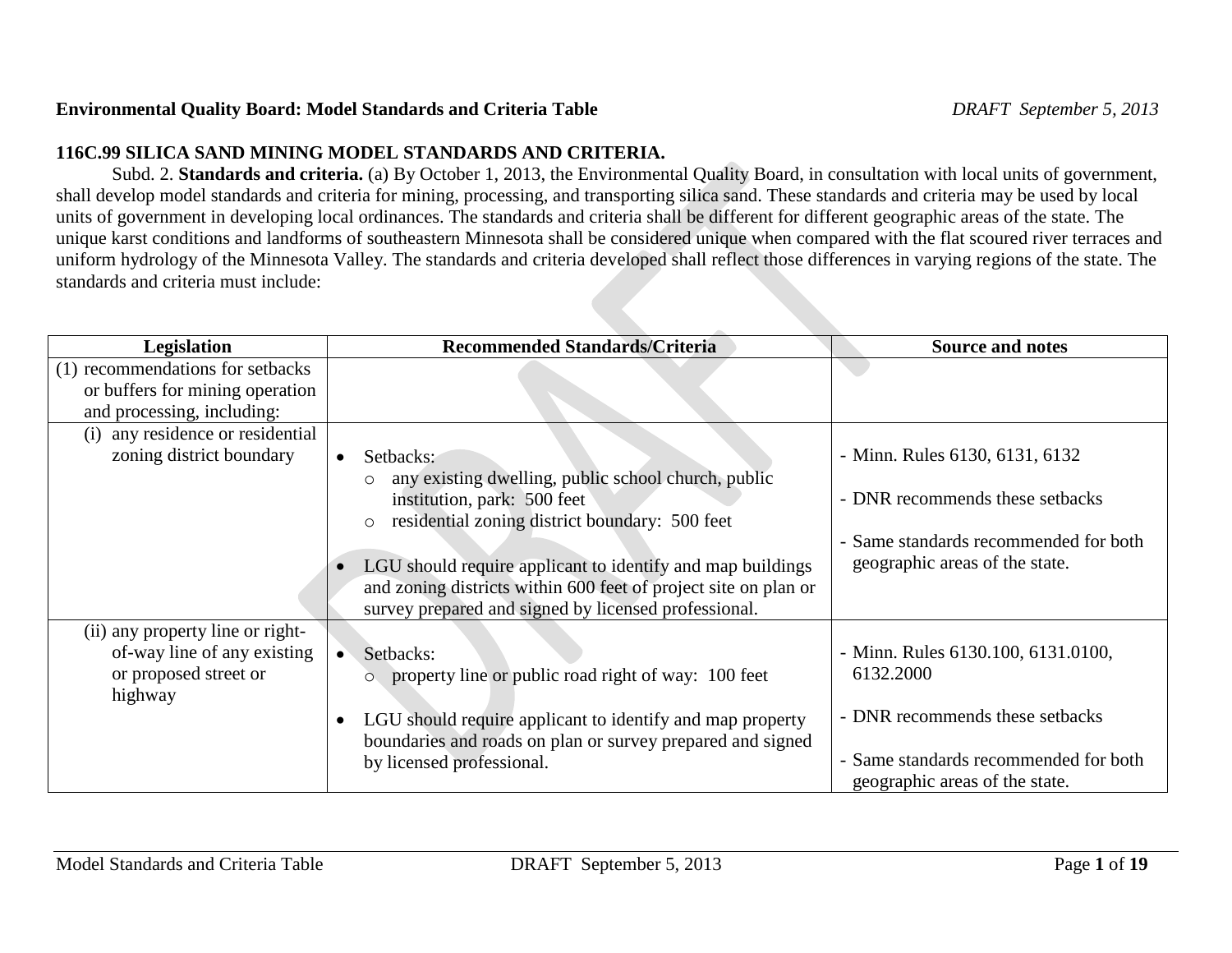| Legislation                                          | <b>Recommended Standards/Criteria</b>                                                                                                                                                                                                                                                                                                                                              | <b>Source and notes</b>                                                                                                                                                                                                                                                                                                                            |
|------------------------------------------------------|------------------------------------------------------------------------------------------------------------------------------------------------------------------------------------------------------------------------------------------------------------------------------------------------------------------------------------------------------------------------------------|----------------------------------------------------------------------------------------------------------------------------------------------------------------------------------------------------------------------------------------------------------------------------------------------------------------------------------------------------|
| (iii) ordinary high water levels<br>of public waters | Setbacks:<br>$\bullet$                                                                                                                                                                                                                                                                                                                                                             | - Minn. Rules 6120 (shorelands)                                                                                                                                                                                                                                                                                                                    |
|                                                      | no mining or processing in shorelands<br>O<br>structure setbacks as in shoreland ordinance<br>$\bigcirc$                                                                                                                                                                                                                                                                           | - Minn. Rules 6130, 6131, 6132 (metallic<br>and peat mining)                                                                                                                                                                                                                                                                                       |
|                                                      | LGU should prohibit mining below the water table in flood<br>$\bullet$<br>prone areas, floodplains.                                                                                                                                                                                                                                                                                | - DNR recommends these setbacks                                                                                                                                                                                                                                                                                                                    |
|                                                      | LGU should require applicant to identify and map the<br>$\bullet$<br>following features on plan or survey prepared and signed by<br>licensed professional:<br>public waters and their ordinary high water levels<br>$\circ$<br>shoreland (1000' from lakes, 300' from streams)<br>$\circ$<br>floodplains and flood elevations (100-year and, if<br>$\circ$<br>available, 500-year) | - Flood potential should receive special<br>consideration for sand mining and<br>storage. Sand can be washed away by<br>flooding. If mining occurs below the<br>water table, flood waters encroaching in<br>a mine may pose risks to groundwater.<br>This should be prevented by prohibiting<br>such mines in flood prone areas or<br>floodplains. |
|                                                      |                                                                                                                                                                                                                                                                                                                                                                                    | - Same standards recommended for both<br>geographic areas of the state.                                                                                                                                                                                                                                                                            |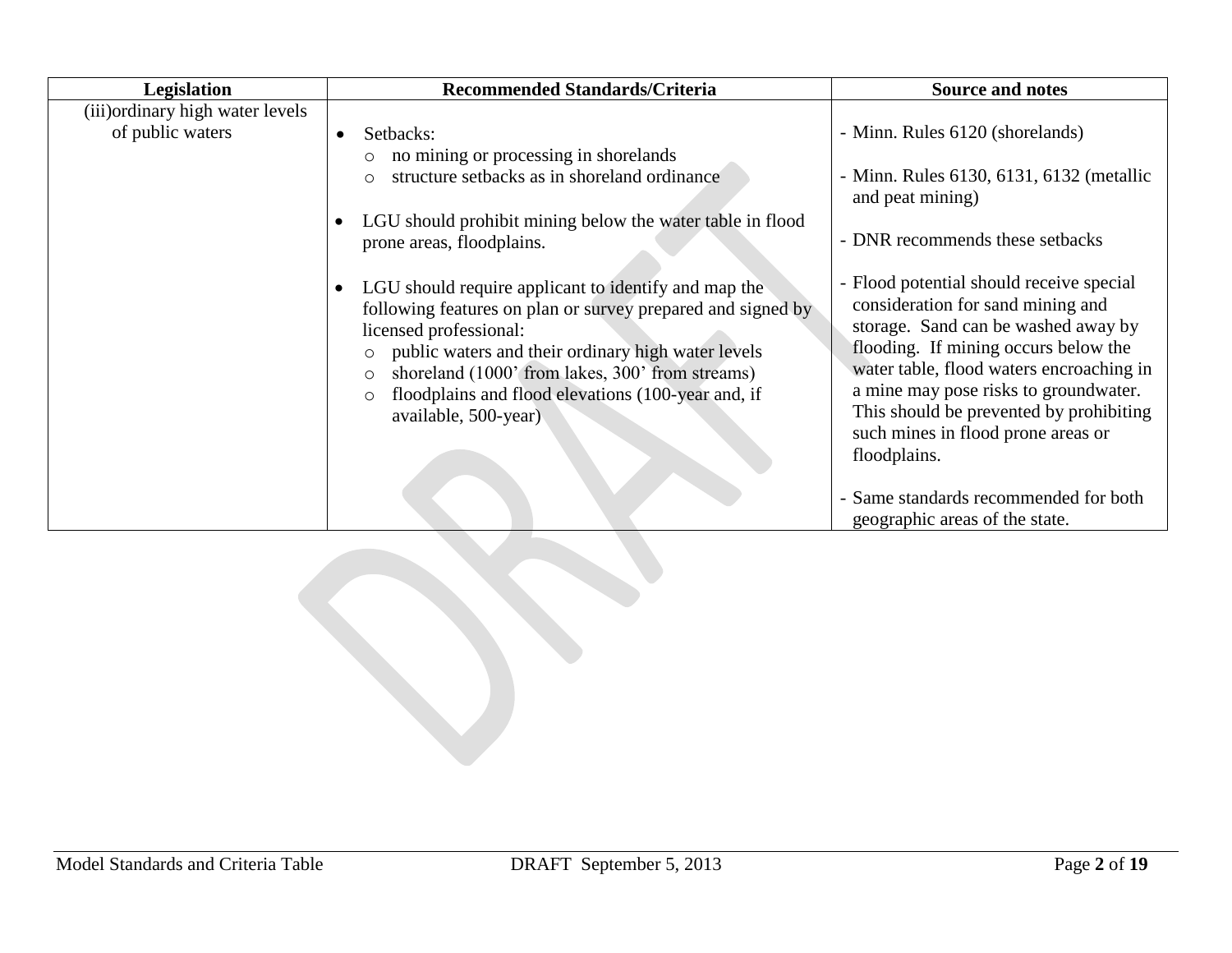| Legislation   | <b>Recommended Standards/Criteria</b>                                                                                                                                                                                             | <b>Source and notes</b>                                                                                                                                                                                                                                                                                          |
|---------------|-----------------------------------------------------------------------------------------------------------------------------------------------------------------------------------------------------------------------------------|------------------------------------------------------------------------------------------------------------------------------------------------------------------------------------------------------------------------------------------------------------------------------------------------------------------|
| $(iv)$ bluffs | Setbacks:<br>mining: 50 feet<br>$\circ$<br>processing: 300 feet<br>$\circ$<br>structure setbacks as in shoreland ordinance<br>$\circ$                                                                                             | - Minn. Rules 6120<br>- DNR recommends these setbacks.                                                                                                                                                                                                                                                           |
|               | LGU should consider adopting bluffland protection<br>٠<br>measures.<br>LGU should require applicant to identify and map any bluffs<br>$\bullet$<br>in vicinity on plan or survey prepared and signed by licensed<br>professional. | - The setbacks eliminate the possibility of<br>bench mining leaving open pit and<br>underground mining as remaining<br>options. The greater setback distance for<br>processing facilitates, including<br>buildings and stock piles, provides better<br>visual screening and less intrusion on<br>the view scape. |
|               |                                                                                                                                                                                                                                   | - Some LGUs have bluffland protection in<br>ordinance.<br>- While more applicable to the Paleozoic<br>Plateau, there are locations along the<br>Minnesota River Valley that may qualify<br>as bluffs. Same standards recommended<br>for both geographic areas of the state.                                      |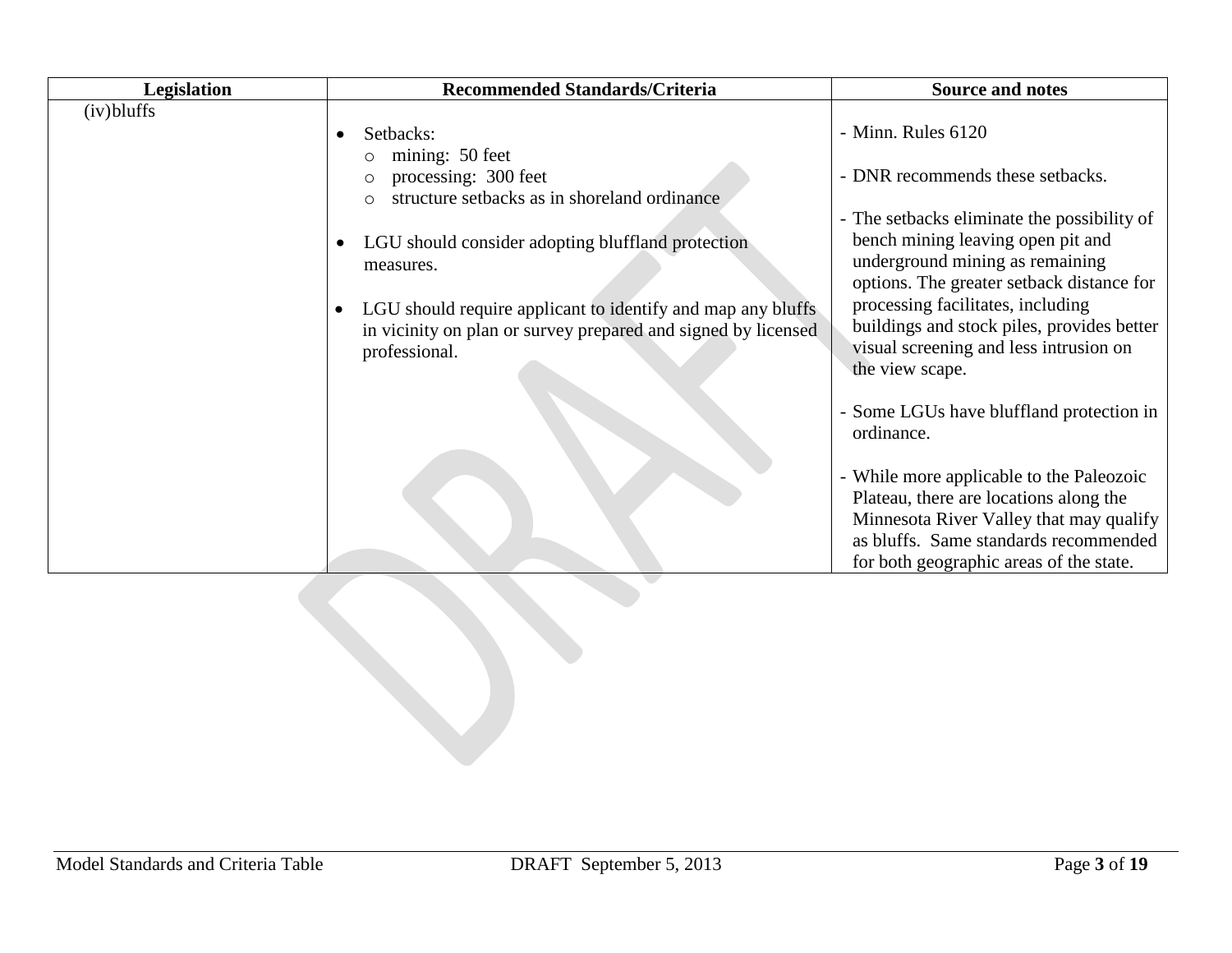| (v) designated trout streams,<br>Class 2A water as<br>- HF 976 (Laws 2013, Chapter 114), Art.<br>Setbacks:<br>$\bullet$<br>designated in the rules of<br>Mining and processing setback: as required in DNR<br>$\circ$<br>the Pollution Control<br>apply to Driftless area (Paleozoic<br>designated trout stream setback permit in Southeast<br>Plateau Ecological Area) of<br>Agency, or any perennially<br>Minnesota.<br>Southeastern Minnesota.<br>flowing tributary of a<br>LGU should confer with DNR to determine if trout<br>$\circ$                                                                                                                                                                                                                                                                                                                                                                                                                                                                                                                                                                                                                                                             | Legislation                | <b>Recommended Standards/Criteria</b> | <b>Source and notes</b>                                                                                                                                                                                                                                            |
|--------------------------------------------------------------------------------------------------------------------------------------------------------------------------------------------------------------------------------------------------------------------------------------------------------------------------------------------------------------------------------------------------------------------------------------------------------------------------------------------------------------------------------------------------------------------------------------------------------------------------------------------------------------------------------------------------------------------------------------------------------------------------------------------------------------------------------------------------------------------------------------------------------------------------------------------------------------------------------------------------------------------------------------------------------------------------------------------------------------------------------------------------------------------------------------------------------|----------------------------|---------------------------------------|--------------------------------------------------------------------------------------------------------------------------------------------------------------------------------------------------------------------------------------------------------------------|
| Class 2A water<br>If DNR trout stream setback permit required, LGU<br>$\circ$<br>should require applicant submit to LGU a copy of the<br>Valley.<br>DNR permit prior to commencing mining activity.<br>Statewide: designated trout streams<br>identified in Minn. Rules 6264.<br>Mining and processing setbacks from trout streams and<br>$\circ$<br>tributaries in MN River Valley: 900 feet<br>Designated trout stream maps can be<br>found on DNR website:<br>LGU should require applicant to communicate with DNR<br>streams/south_mn_maps.html<br>and MPCA to identify designated trout streams and Class<br>2A waters near project site. Application should identify and<br>- Statewide: Class 2A is a water quality<br>map these waters on plan or survey prepared and signed by<br>classification intended to maintain "a<br>licensed professional.<br>healthy community of cold water sport<br>or commercial fish and associated<br>LGU should require plans to include measures to prevent<br>aquatic life". Parameters for this<br>erosion, discharges, spills, and other potential negative<br>classification are listed in Minn. Rules<br>environmental effects on these waters.<br>7050. | designated trout stream or | stream setback permit is required.    | 4, Sec. 66: Trout stream setback permits<br>- DNR recommends 900 feet in MN River<br>http://www.dnr.state.mn.us/fishing/trout<br>- Buffers designed for the specific site to<br>prevent negative impacts may be<br>effective within or in addition to<br>setbacks. |
|                                                                                                                                                                                                                                                                                                                                                                                                                                                                                                                                                                                                                                                                                                                                                                                                                                                                                                                                                                                                                                                                                                                                                                                                        |                            |                                       |                                                                                                                                                                                                                                                                    |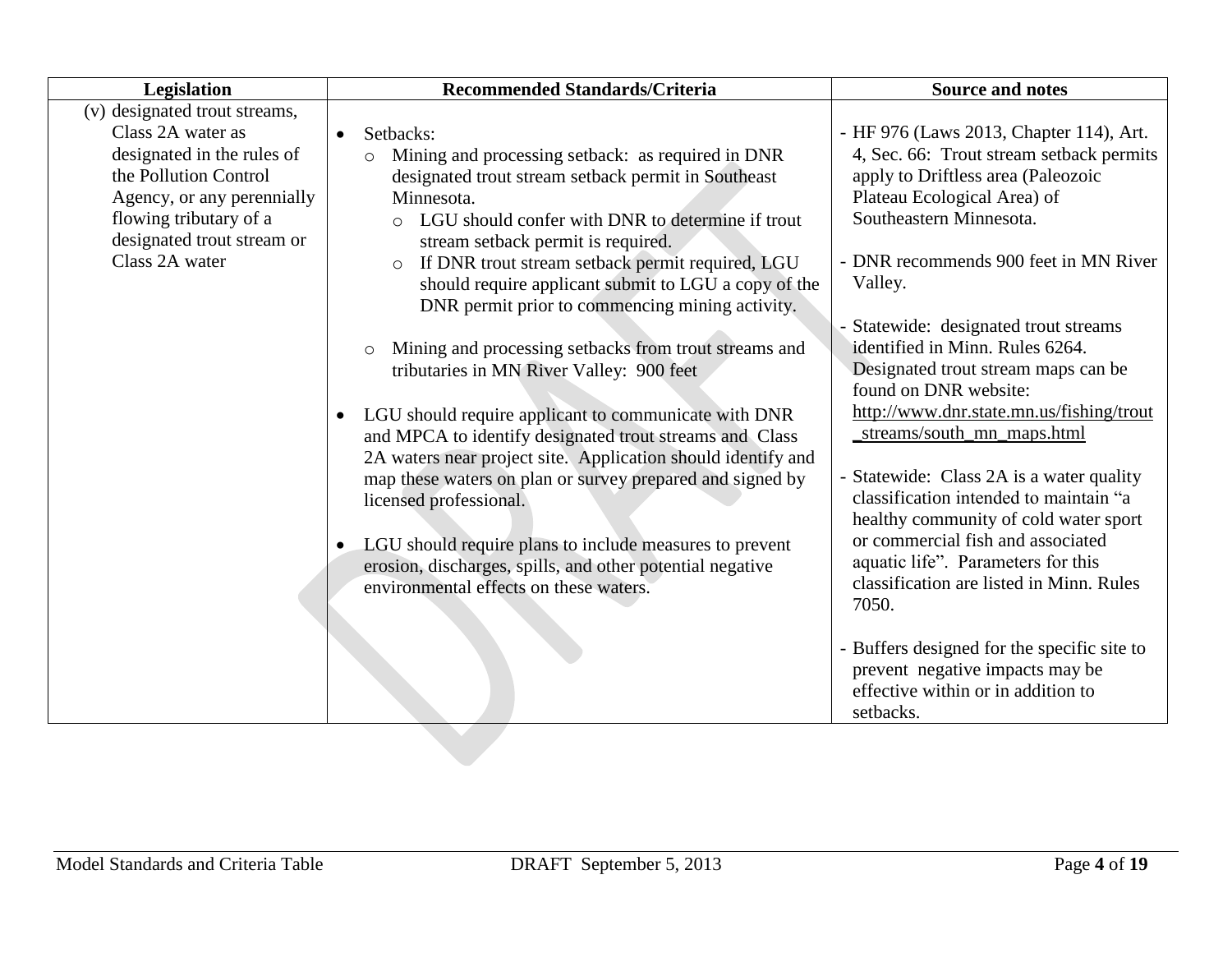| Legislation         | <b>Recommended Standards/Criteria</b>                                                                                           | <b>Source and notes</b>                                                      |
|---------------------|---------------------------------------------------------------------------------------------------------------------------------|------------------------------------------------------------------------------|
| (vi)calcareous fens |                                                                                                                                 |                                                                              |
|                     | Setback: 3 mile setback for mines requiring a DNR<br>$\bullet$                                                                  | - Minn. Stat. 103G.223 protects fens.                                        |
|                     | Appropriation Permit and pumping from the fen source                                                                            |                                                                              |
|                     | aquifer unless a calcareous fen management plan has been<br>approved by the DNR Commissioner.                                   | - DNR recommends this setback.                                               |
|                     |                                                                                                                                 | - Large appropriations of groundwater                                        |
|                     | No discharge of any sewage, industrial waste, or other waste<br>$\bullet$                                                       | have potential to reduce groundwater                                         |
|                     | to any calcareous fen.                                                                                                          | discharge to a fen over a long distance.                                     |
|                     |                                                                                                                                 | The recommended setback is                                                   |
|                     | LGU should require applicant to confer with DNR to identify<br>$\bullet$                                                        | appropriate for the Paleozoic Plateau                                        |
|                     | and map any calcareous fens within three miles.                                                                                 | and Minnesota River Valley because<br>calcareous fens are identified in both |
|                     |                                                                                                                                 | geographical regions. The three mile                                         |
|                     | LGU should require plans to include measures to prevent<br>$\bullet$<br>erosion, discharges, spills into these waters and other | setback distance is based on DNR                                             |
|                     | potential negative environmental effects.                                                                                       | experience at silica sand mining                                             |
|                     |                                                                                                                                 | operations along the Minnesota River                                         |
|                     |                                                                                                                                 | Valley.                                                                      |
|                     |                                                                                                                                 |                                                                              |
|                     |                                                                                                                                 | - Minn. Rules lists Outstanding Resource                                     |
|                     |                                                                                                                                 | Value Waters, including calcareous fens,<br>and restrictions on impacts.     |
|                     |                                                                                                                                 | - Historic experience with calcareous fen                                    |
|                     |                                                                                                                                 | being affected (drained) by water                                            |
|                     |                                                                                                                                 | appropriation by a project.                                                  |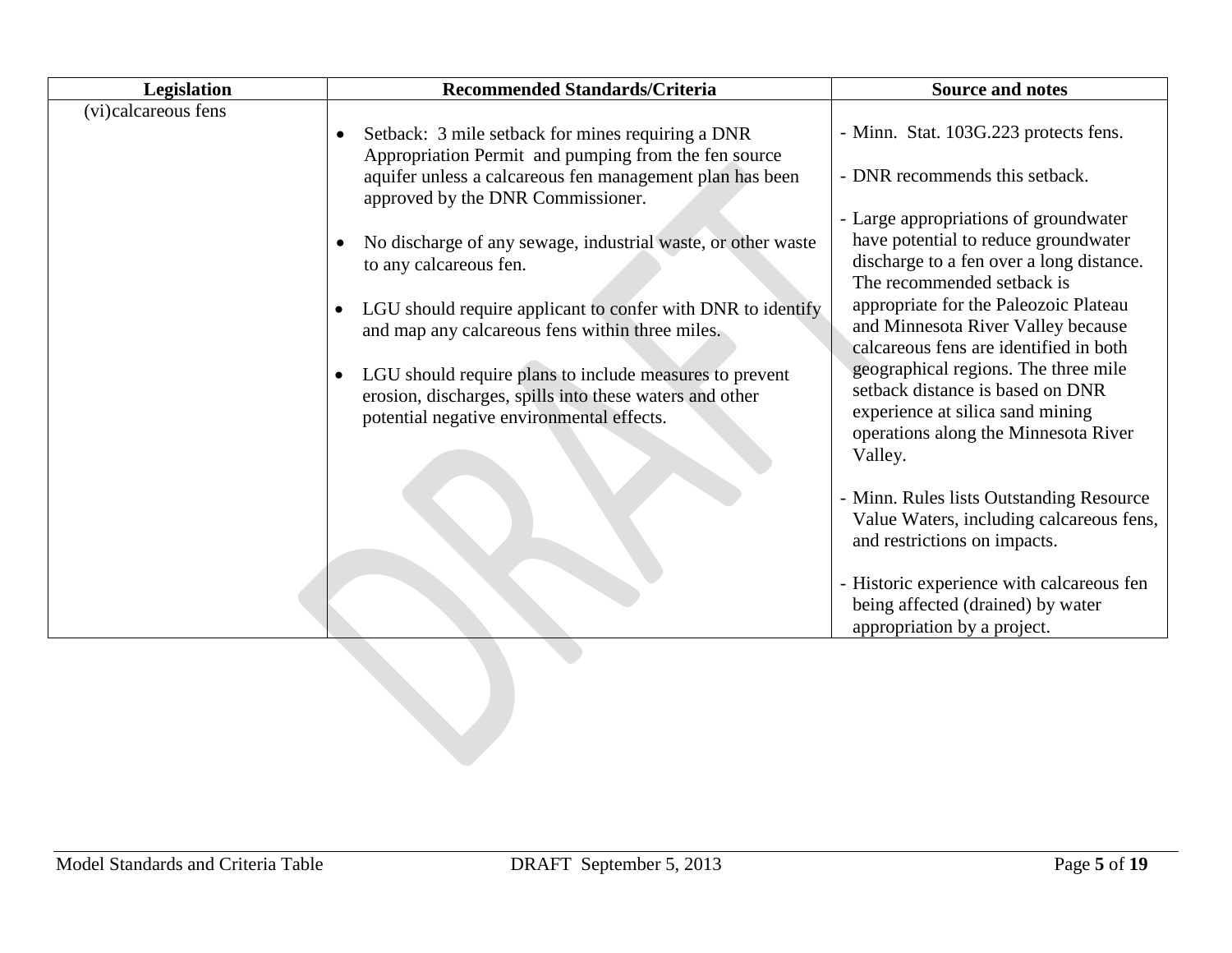| Legislation                                                           | <b>Recommended Standards/Criteria</b>                                                                                                                                                                                                                                                                                                                                           | <b>Source and notes</b>                                                                                                                                                                                                                                                                                                                     |
|-----------------------------------------------------------------------|---------------------------------------------------------------------------------------------------------------------------------------------------------------------------------------------------------------------------------------------------------------------------------------------------------------------------------------------------------------------------------|---------------------------------------------------------------------------------------------------------------------------------------------------------------------------------------------------------------------------------------------------------------------------------------------------------------------------------------------|
| (vii) well head protection areas<br>as defined in section<br>103I.005 | LGU should require applicant to identify and map on plan or<br>$\bullet$<br>survey prepared and signed by licensed professional any<br>wellhead protection areas and drinking water supply<br>management areas in vicinity.<br>All activities should be consistent with wellhead protection<br>plan.                                                                            | - Wellhead protection area is "the surface<br>and subsurface area surrounding a well<br>or well field that supplies a public water<br>system, through which contaminants are<br>likely to move toward and reach the well<br>or well field" (Minn. Stat. 103I.005).<br>The protection area is identified in the<br>wellhead protection plan. |
|                                                                       | Mining should not be allowed if mining would occur below<br>$\bullet$<br>the ground water level within a wellhead protection area.<br>Processing activities using water, chemicals, should not be<br>allowed in wellhead protection areas.                                                                                                                                      | - Although private drinking water<br>supplies are not included under wellhead<br>protection areas, they are an issue of<br>concern.                                                                                                                                                                                                         |
|                                                                       | Storage of equipment, fuel, explosives, or other potential<br>$\bullet$<br>contaminants should be prohibited in drinking water supply<br>management areas.<br>LGU should require applicant, in consultation with MDH<br>and using MDH modeling, to evaluate the potential<br>vulnerability to public and private drinking water supplies<br>from removal of geologic materials. | - Wellhead protection plans in Minn.<br><b>Rules 4720</b><br>- See information on wellhead protection<br>and mining activities:<br>http://www.health.state.mn.us/divs/eh/w<br>ater/swp/mining.pdf                                                                                                                                           |
|                                                                       | Setback: wastewater ponds 300 feet from any water-supply<br>well (not in public wellhead protection plan area)                                                                                                                                                                                                                                                                  | - Minn. Rules 4725, water-supply well<br>distances from contamination (setbacks)<br>- Same standards recommended for both<br>geographic areas of the state.                                                                                                                                                                                 |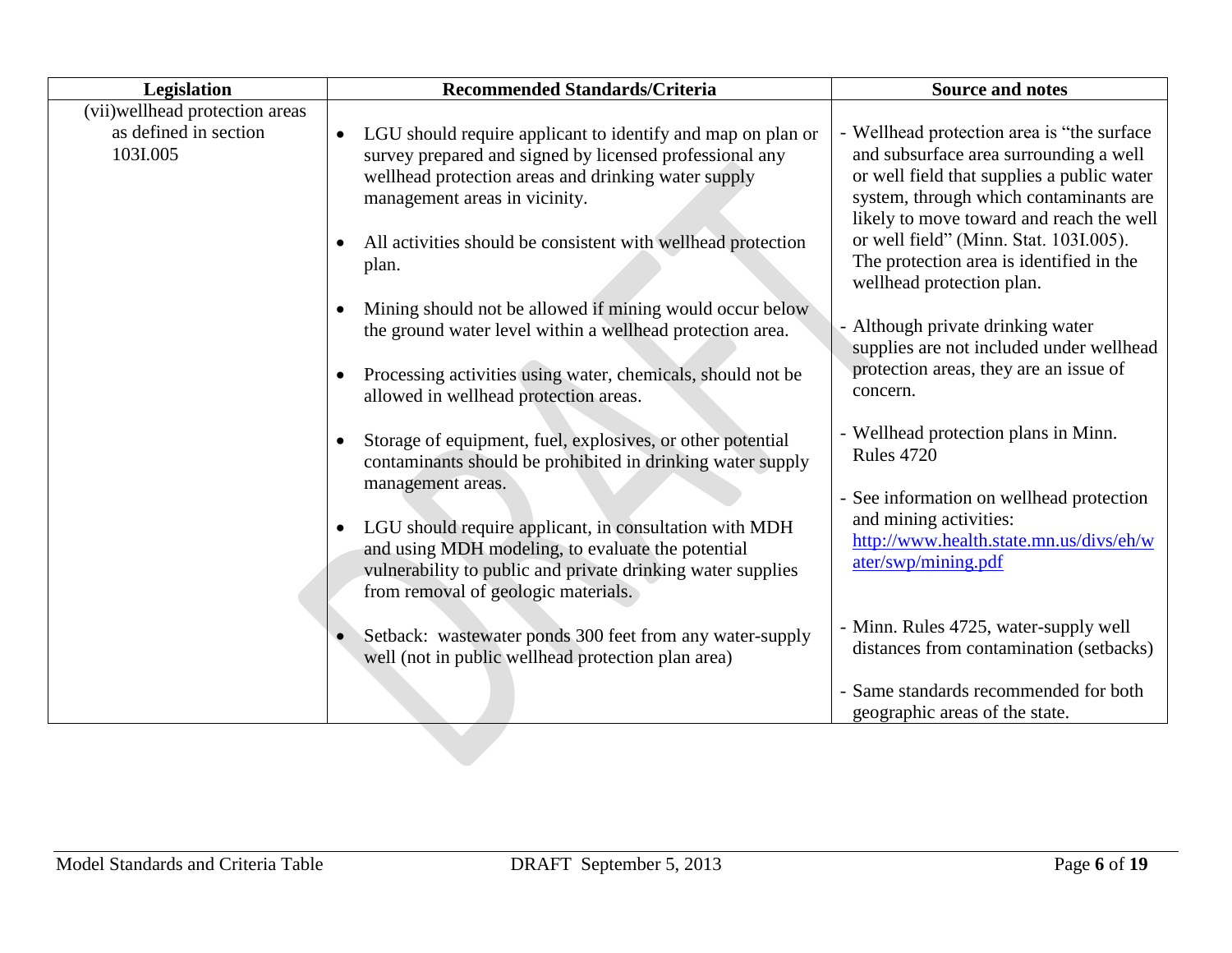| Legislation                                                                                                       | <b>Recommended Standards/Criteria</b>                                                                                                                                                                                                                                                                                                                                                                                                          | <b>Source and notes</b>                                                                                                                                                                                                                                                                                                                                                                                                                                                                                                                                                                                                                                                                                                                                            |
|-------------------------------------------------------------------------------------------------------------------|------------------------------------------------------------------------------------------------------------------------------------------------------------------------------------------------------------------------------------------------------------------------------------------------------------------------------------------------------------------------------------------------------------------------------------------------|--------------------------------------------------------------------------------------------------------------------------------------------------------------------------------------------------------------------------------------------------------------------------------------------------------------------------------------------------------------------------------------------------------------------------------------------------------------------------------------------------------------------------------------------------------------------------------------------------------------------------------------------------------------------------------------------------------------------------------------------------------------------|
| (viii)critical natural habitat<br>acquired by the<br>commissioner of natural<br>resources under section<br>84.944 | Setback: 500 feet<br>$\bullet$<br>Applicant and LGU should work with DNR, BWSR, or other<br>$\bullet$<br>agencies to identify and map critical natural habitat within<br>one mile or three miles for calcareous fens.<br>Different types of critical habitats may require unique<br>$\bullet$<br>considerations that would be dependent on the type of<br>operations proposed and the sensitivity of that habitat to the<br>activity proposed. | - DNR recommends this setback. No<br>critical habitat setback exists in Minn.<br>Rules. Types of critical natural habitats<br>include: scientific and natural areas,<br>riparian habitat, fish spawning areas,<br>wildlife management areas, wildlife<br>management projects conducted or<br>assisted by the DNR on state or private<br>land, aquatic management areas,<br>heritage forests, state-listed species<br>habitat, etc. DNR recommends that<br>project proposers identify all critical<br>natural habitats that are located within<br>one mile of the project boundary (three<br>miles for calcareous fens as discussed<br>above). If critical natural habitats are<br>found to be located within the search<br>radius, the DNR should be contacted for |
|                                                                                                                   |                                                                                                                                                                                                                                                                                                                                                                                                                                                | further guidance.<br>- Same standards recommended for both<br>geographic areas of the state.                                                                                                                                                                                                                                                                                                                                                                                                                                                                                                                                                                                                                                                                       |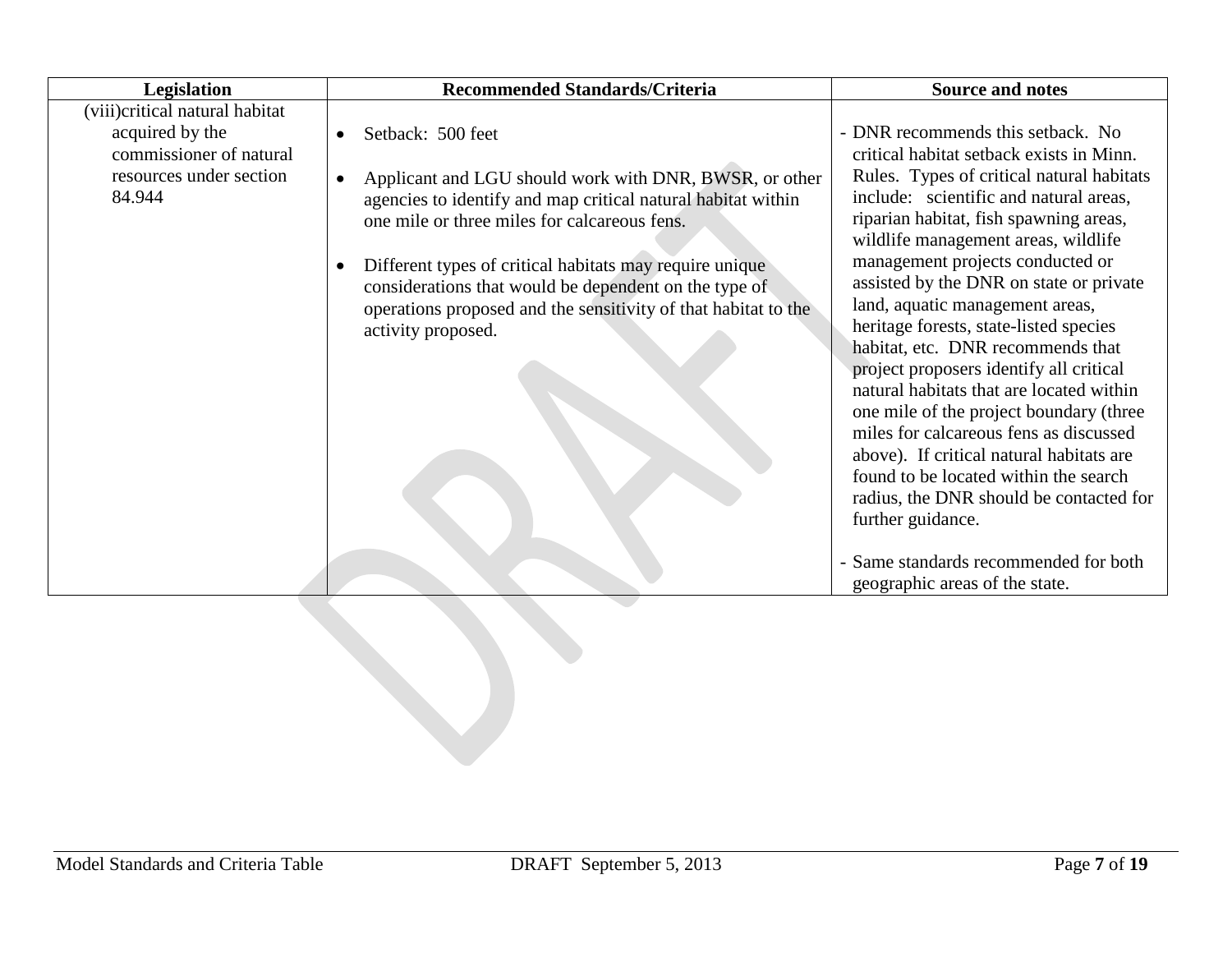| Legislation                                                                   | <b>Recommended Standards/Criteria</b>                                                                                                                                                                                                                                                                                                                                                   | <b>Source and notes</b>                                                                                                                                                                                                                                                                                                                                                                                                              |
|-------------------------------------------------------------------------------|-----------------------------------------------------------------------------------------------------------------------------------------------------------------------------------------------------------------------------------------------------------------------------------------------------------------------------------------------------------------------------------------|--------------------------------------------------------------------------------------------------------------------------------------------------------------------------------------------------------------------------------------------------------------------------------------------------------------------------------------------------------------------------------------------------------------------------------------|
| (ix) a natural resource easement<br>paid wholly or in part by<br>public funds | Setback: 500 feet<br>$\bullet$<br>LGU should require applicant to identify and map any<br>$\bullet$<br>natural resource easements in vicinity on plan or survey<br>prepared and signed by licensed professional.<br>LGU should consider setbacks depending on the purpose and<br>$\bullet$<br>characteristics of the easement.                                                          | - No easement setback requirement exists<br>in Minn. Rules. The 500 feet is<br>suggested for consideration by DNR,<br>comparable to setbacks for "public<br>institutions, county and municipal<br>parks" in Minn. Rules 6130, 6131, 6132.<br>- Easements typically are recorded and<br>can be identified through title work.<br>Same standards recommended for both                                                                  |
| Additional recommended                                                        |                                                                                                                                                                                                                                                                                                                                                                                         | geographic areas of the state.                                                                                                                                                                                                                                                                                                                                                                                                       |
| standards not in legislation                                                  |                                                                                                                                                                                                                                                                                                                                                                                         |                                                                                                                                                                                                                                                                                                                                                                                                                                      |
| $\triangleright$ floodplains                                                  | Prohibit mining below the water table in flood prone areas or<br>floodplains.<br>LGU should review allowable uses in floodplain<br>ordinance.<br>LGU should require applicant to identify and map the<br>following features on plan or survey prepared and signed by<br>licensed professional:<br>floodplains and flood elevations (100-year and, if<br>$\circ$<br>available, 500-year) | - Flood potential should receive special<br>consideration for sand mining and<br>storage.<br>- Sand can be washed away by flooding.<br>- If mining occurs below the water table,<br>flood waters encroaching in a mine<br>may pose risks to groundwater. This<br>should be prevented by prohibiting<br>such mines in flood prone areas or<br>floodplains.<br>- Same standards recommended for both<br>geographic areas of the state. |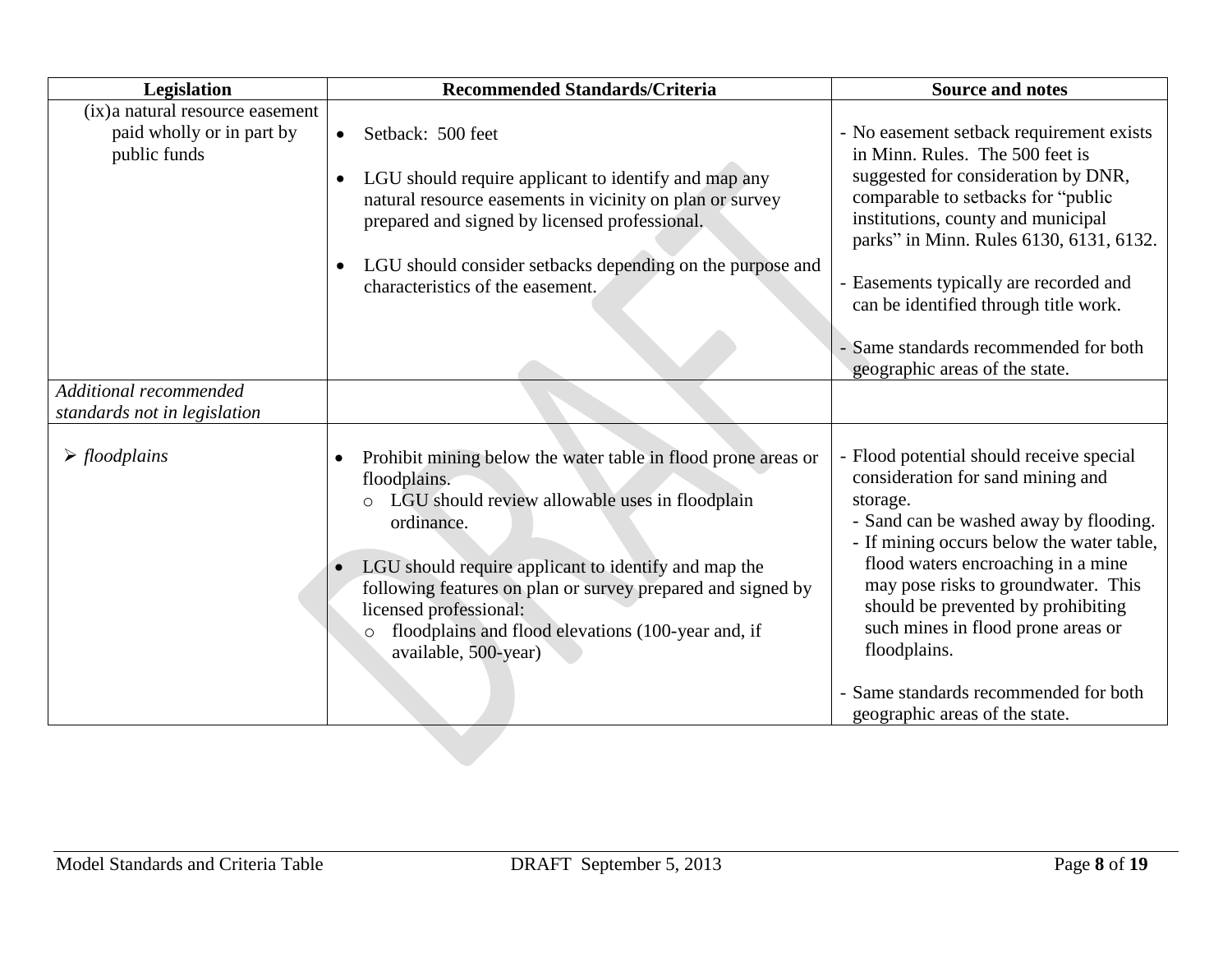| <b>Legislation</b>                                                                                                                                                                                                                                                                    | <b>Recommended Standards/Criteria</b>                                                                                                                                                                                                                                  | <b>Source and notes</b>                                                                                                                                                                        |
|---------------------------------------------------------------------------------------------------------------------------------------------------------------------------------------------------------------------------------------------------------------------------------------|------------------------------------------------------------------------------------------------------------------------------------------------------------------------------------------------------------------------------------------------------------------------|------------------------------------------------------------------------------------------------------------------------------------------------------------------------------------------------|
| $\triangleright$ state or national wilderness<br>areas<br>$\triangleright$ state or national parks<br>$\triangleright$ national monuments<br>$\triangleright$ state or national wild, scenic,<br>or recreational river<br>$\triangleright$ designated scientific and<br>natural areas | Setback: $\frac{1}{4}$ mile for mining or processing                                                                                                                                                                                                                   | - Minn. Rules 6130, 6131, 6132<br>- Same standards recommended for both<br>geographic areas of the state.                                                                                      |
|                                                                                                                                                                                                                                                                                       |                                                                                                                                                                                                                                                                        |                                                                                                                                                                                                |
| standards for hours of<br>(2)<br>operation                                                                                                                                                                                                                                            | 7 a.m. to 8 p.m. Monday - Saturday<br>No activity on Sunday or legal holidays<br>LGU should specify hours of operation. This could depend<br>$\bullet$<br>on location, surrounding land uses, and type of activity<br>(mining, processing, transporting/transloading). | - DNR Checklist of Terms and Conditions<br>for Removal of Earth Materials<br>(Aggregate) Leases.<br>Recommendation is one hour later start<br>time $(7 a.m. vs. 6 a.m. in DNR)$<br>checklist). |
|                                                                                                                                                                                                                                                                                       |                                                                                                                                                                                                                                                                        | - Same standards recommended for both<br>geographic areas of the state.                                                                                                                        |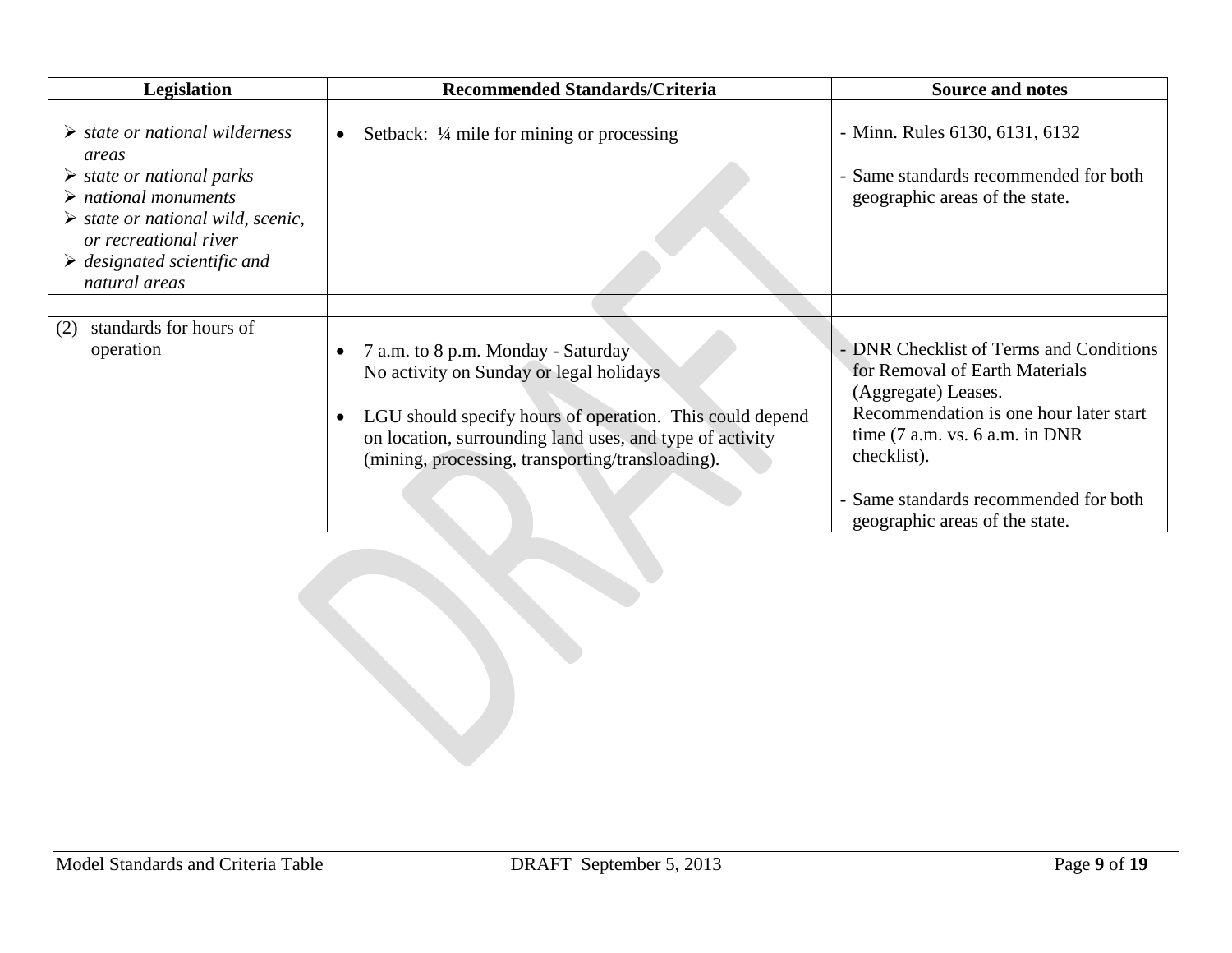| Legislation                                                                                                                | <b>Recommended Standards/Criteria</b>                                                                                                                                                                                                               | <b>Source and notes</b>                                                                                                                           |
|----------------------------------------------------------------------------------------------------------------------------|-----------------------------------------------------------------------------------------------------------------------------------------------------------------------------------------------------------------------------------------------------|---------------------------------------------------------------------------------------------------------------------------------------------------|
| groundwater and surface<br>(3)<br>water quality and quantity<br>monitoring and mitigation<br>plan requirements, including: | LGU should require applicant to seed stockpiles within 60<br>$\bullet$<br>days to prevent erosion and introduction of undesirable<br>weeds. Specify seed mix(es).                                                                                   | - DNR Checklist of Terms and Conditions<br>for Removal of Earth Materials<br>(Aggregate) Leases.                                                  |
|                                                                                                                            | LGU should require grading, stormwater management, and<br>$\bullet$<br>erosion control plan prepared and signed by licensed<br>professional (PE, ASLA, AIA).                                                                                        | - Wisconsin staff have learned that<br>stormwater ponding requirements<br>haven't always been large enough<br>because of significant rain events. |
|                                                                                                                            | All activities should be consistent with wellhead protection<br>$\bullet$<br>plan.                                                                                                                                                                  | - Wellhead protection plans in Minn.<br><b>Rules 4720</b>                                                                                         |
|                                                                                                                            | Any wells constructed for monitoring must be consistent<br>$\bullet$<br>with Minn. Statutes 103I and Minn. Rules 4725.                                                                                                                              | - Minn. Statutes 103I                                                                                                                             |
|                                                                                                                            | LGU should require applicant to check site and surrounding<br>$\bullet$<br>lands for wells and document search method. LGU should<br>require applicant to identify and map wells on plan or survey<br>prepared and signed by licensed professional. | - Minn. Rules 4725<br>- Same standards recommended for both<br>geographic areas of the state.                                                     |
|                                                                                                                            | Surface drainage from adjacent properties shall be diverted<br>$\bullet$<br>away from the mining area so that it does not directly enter<br>pit areas.                                                                                              |                                                                                                                                                   |
|                                                                                                                            |                                                                                                                                                                                                                                                     |                                                                                                                                                   |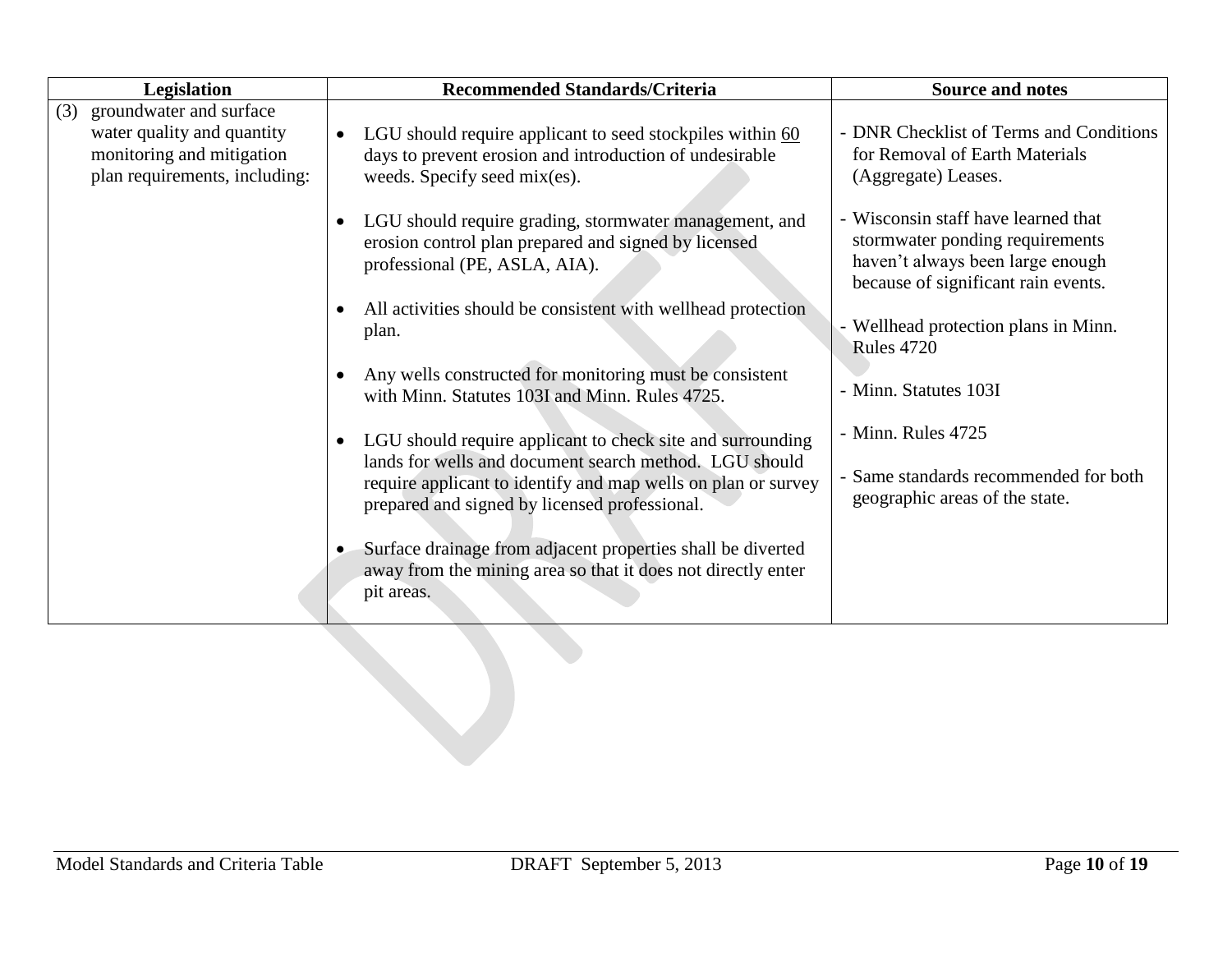| Legislation                                                                                | <b>Recommended Standards/Criteria</b>                                                                                                                                                                                                                                      | <b>Source and notes</b>                                                                                                                                                                                                                                                                                                              |
|--------------------------------------------------------------------------------------------|----------------------------------------------------------------------------------------------------------------------------------------------------------------------------------------------------------------------------------------------------------------------------|--------------------------------------------------------------------------------------------------------------------------------------------------------------------------------------------------------------------------------------------------------------------------------------------------------------------------------------|
| applicable groundwater<br>(i)<br>and surface water<br>appropriation permit<br>requirements | If DNR water appropriation permit required, LGU should<br>$\bullet$<br>require that applicant provide copy of the DNR permit prior<br>to commencing activity.<br>Any wells constructed for dewatering must be consistent<br>with Minn. Statutes 103I and Minn. Rules 4725. | - Groundwater water level and surface<br>water stage/discharge monitoring needs<br>are determined on a site specific basis<br>following groundwater technical review<br>of an Appropriation Permit application.<br>If issued, the Appropriation Permit will<br>contain permit conditions that detail the<br>monitoring requirements. |
|                                                                                            |                                                                                                                                                                                                                                                                            | - Minn. Statutes 103I<br>- Minn. Rules 4725                                                                                                                                                                                                                                                                                          |
|                                                                                            |                                                                                                                                                                                                                                                                            | - Same standards recommended for both<br>geographic areas of the state.                                                                                                                                                                                                                                                              |
| (ii) well sealing requirements                                                             | Well sealing must occur in accordance with MDH<br>requirements.                                                                                                                                                                                                            | - Minn. Rules 4725                                                                                                                                                                                                                                                                                                                   |
|                                                                                            | LGU should require applicant to check site and surrounding<br>lands for wells and document search method. LGU should<br>require applicant to identify and map wells on plan or survey<br>prepared and signed by licensed professional.                                     | - Documenting search and mapping the<br>wells ensures that the possible presence<br>of wells received the attention it<br>deserves.                                                                                                                                                                                                  |
|                                                                                            |                                                                                                                                                                                                                                                                            | - Same standards recommended for both<br>geographic areas of the state.                                                                                                                                                                                                                                                              |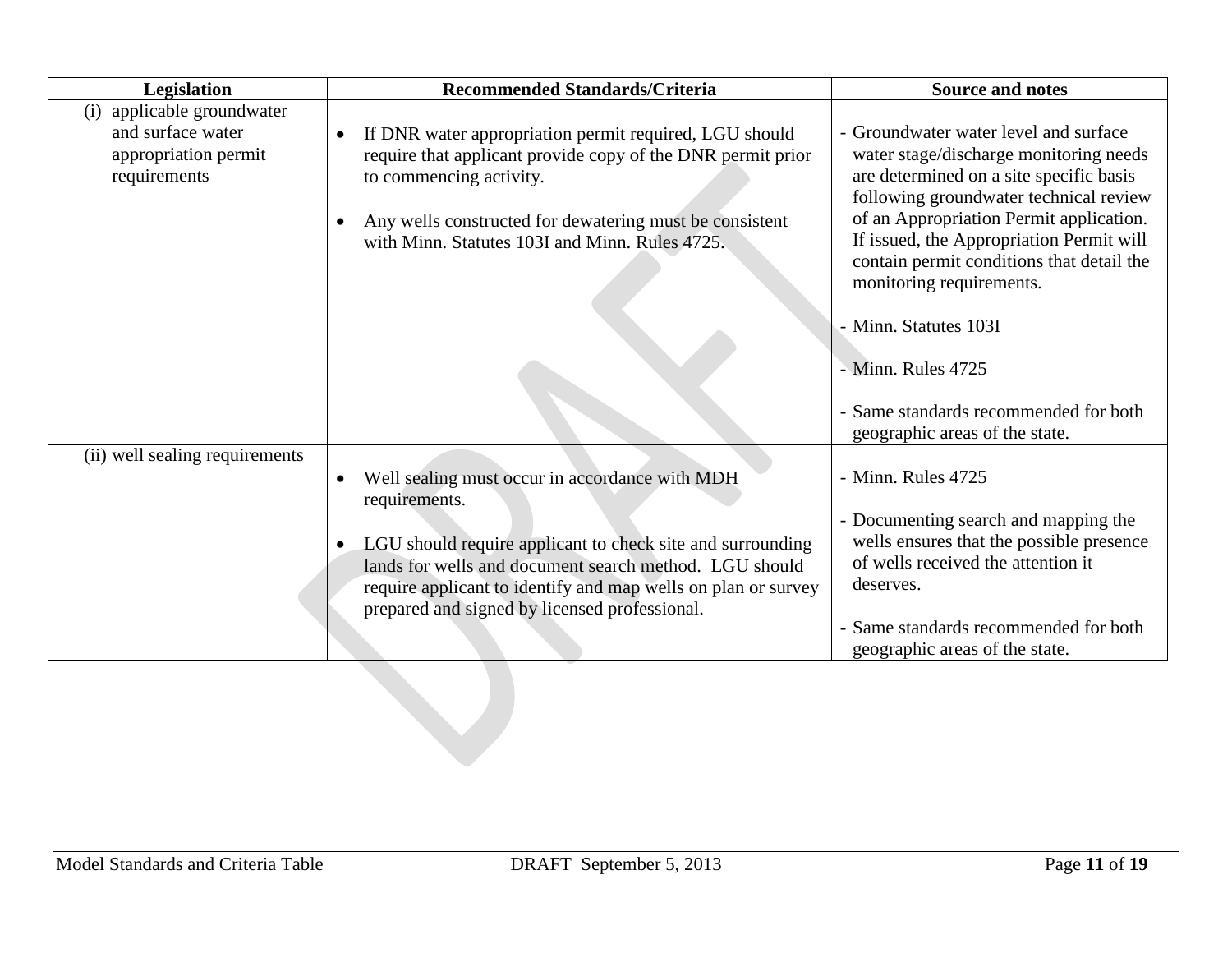| Legislation                                                                                      | <b>Recommended Standards/Criteria</b>                                                                                                                                                                                                                                                                                                                                  | <b>Source and notes</b>                                                                                                                                                                                                                                                              |
|--------------------------------------------------------------------------------------------------|------------------------------------------------------------------------------------------------------------------------------------------------------------------------------------------------------------------------------------------------------------------------------------------------------------------------------------------------------------------------|--------------------------------------------------------------------------------------------------------------------------------------------------------------------------------------------------------------------------------------------------------------------------------------|
| (iii)annual submission of<br>monitoring well data                                                | Monitoring for acrylamides should be required for all<br>$\bullet$<br>facilities that propose to use acrylamides. This should be<br>required as soon as practicable once monitoring                                                                                                                                                                                    | - MDH and MPCA are working on<br>monitoring methodology and standards<br>for acrylamides.                                                                                                                                                                                            |
|                                                                                                  | methodology and standards are developed.<br>When monitoring wells are required for a mine or processing<br>$\bullet$<br>facility, requirements per Minn. Rules 7001.0150 should be<br>included in approval conditions. These include type, interval<br>frequency of monitoring and testing; use, maintenance,<br>installation of equipment and methods; record keeping | - Minn. Rules 7001.0150 includes<br>requirements for monitoring wells.<br>- Appropriation Permit monitoring<br>conditions typically require quarterly<br>reporting of data to the DNR<br>Groundwater Monitoring Coordinator in                                                       |
|                                                                                                  |                                                                                                                                                                                                                                                                                                                                                                        | a standard DNR reporting format.<br>- Same standards recommended for both<br>geographic areas of the state.                                                                                                                                                                          |
| (iv) storm water runoff rate<br>limits not to exceed two-,<br>ten-, and 100-year storm<br>events | • LGU should require a grading, stormwater management, and<br>erosion control plan prepared and signed by licensed<br>professional.<br>• Storm water runoff rate limits should not exceed two-, ten-, and<br>100-year storm events.                                                                                                                                    | - Large storm events are increasing in<br>number and intensity. The standard<br>100-year event requirement may not be<br>sufficient. Wisconsin staff have learned<br>that stormwater ponding requirements<br>haven't always been large enough<br>because of significant rain events. |
|                                                                                                  | • Consider volume control as well as rate control.                                                                                                                                                                                                                                                                                                                     | - Volume control—keeping stormwater<br>on the site rather than running off the<br>site—is being required by some LGUs.<br>Same standards recommended for both<br>geographic areas of the state.                                                                                      |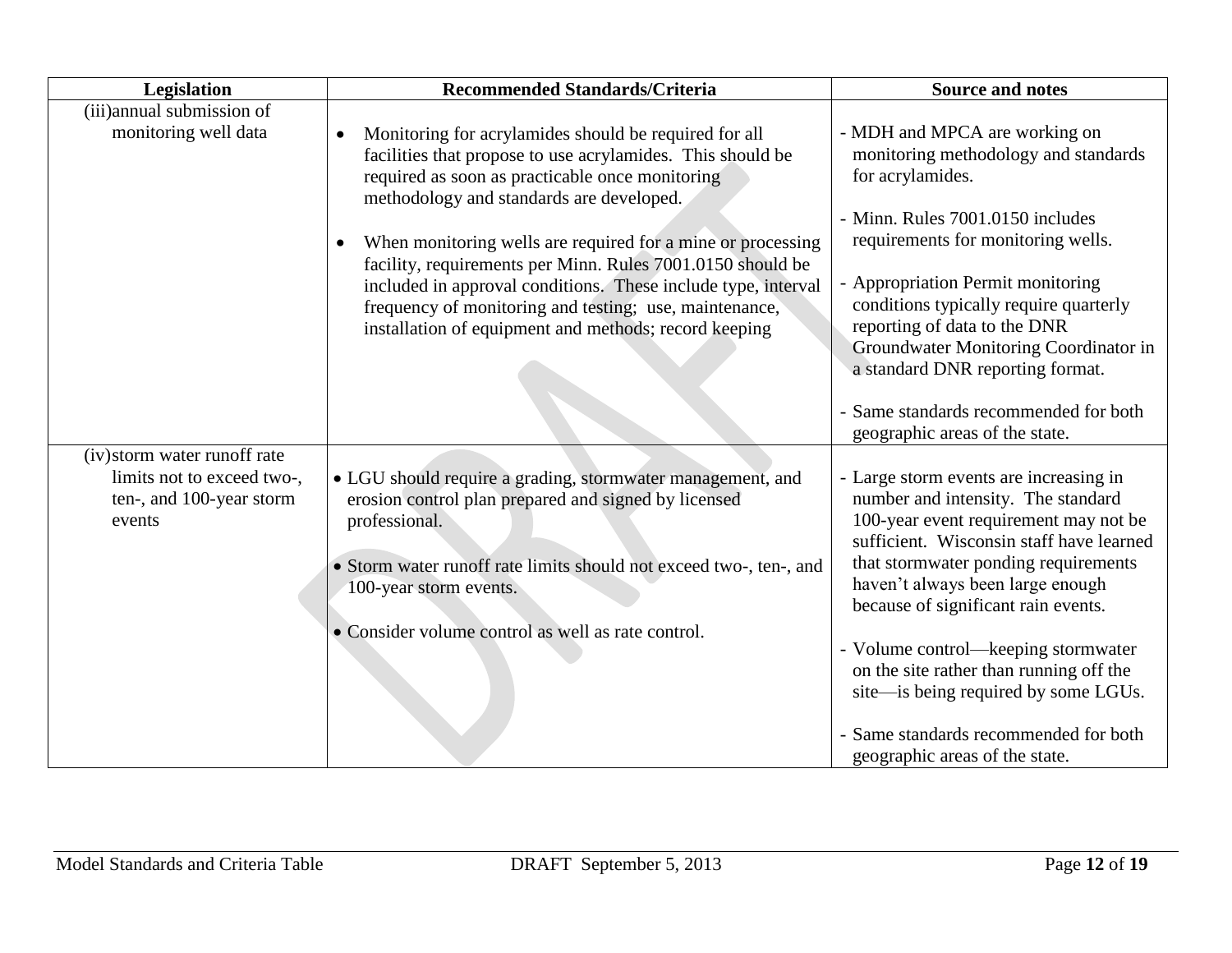| Legislation                      | <b>Recommended Standards/Criteria</b>                                                                                                                                                                                                                                                                                                                                                                                                                                                                                                                | <b>Source and notes</b>                                                                                                                                                                                                                                                                                                                                                                             |
|----------------------------------|------------------------------------------------------------------------------------------------------------------------------------------------------------------------------------------------------------------------------------------------------------------------------------------------------------------------------------------------------------------------------------------------------------------------------------------------------------------------------------------------------------------------------------------------------|-----------------------------------------------------------------------------------------------------------------------------------------------------------------------------------------------------------------------------------------------------------------------------------------------------------------------------------------------------------------------------------------------------|
| air monitoring and data<br>(4)   |                                                                                                                                                                                                                                                                                                                                                                                                                                                                                                                                                      |                                                                                                                                                                                                                                                                                                                                                                                                     |
| submission requirements          | • LGU should require application to include list of criteria used<br>to determine what MPCA air permits will be required and<br>specify which criteria apply to project. LGU then should<br>confer with MPCA.<br>Example: equipment that will be used on the site is one<br>important criterion to determine if permits needed.<br>• Air monitoring should be designed in cooperation with MPCA.<br>• If MPCA permit(s) required, LGU should require that<br>applicant provide copy of the MPCA permit(s) prior to<br>commencing permitted activity. | - LGUs and state agencies both would<br>benefit if LGUs became more familiar<br>with criteria used by agencies to<br>determine what state permits will be<br>needed. Better communication will<br>foster better cooperation and<br>government efficiency.<br>- MDH recently arrived at a health-based<br>value for silica in the air. MPCA is<br>working this value into air quality<br>permitting. |
|                                  |                                                                                                                                                                                                                                                                                                                                                                                                                                                                                                                                                      | - Same standards recommended for both<br>geographic areas of the state.                                                                                                                                                                                                                                                                                                                             |
| dust control requirements<br>(5) | LGU should require applicant to specify dust control BMPs:<br>$\bullet$<br>street sweeping, watering of product, dust collection and<br>containment systems, sediment control and clean up, etc.                                                                                                                                                                                                                                                                                                                                                     | - State agency permits often include<br>specific dust control measures. These<br>measures could be adopted by LGU.<br>- Same standards recommended for both<br>geographic areas of the state.                                                                                                                                                                                                       |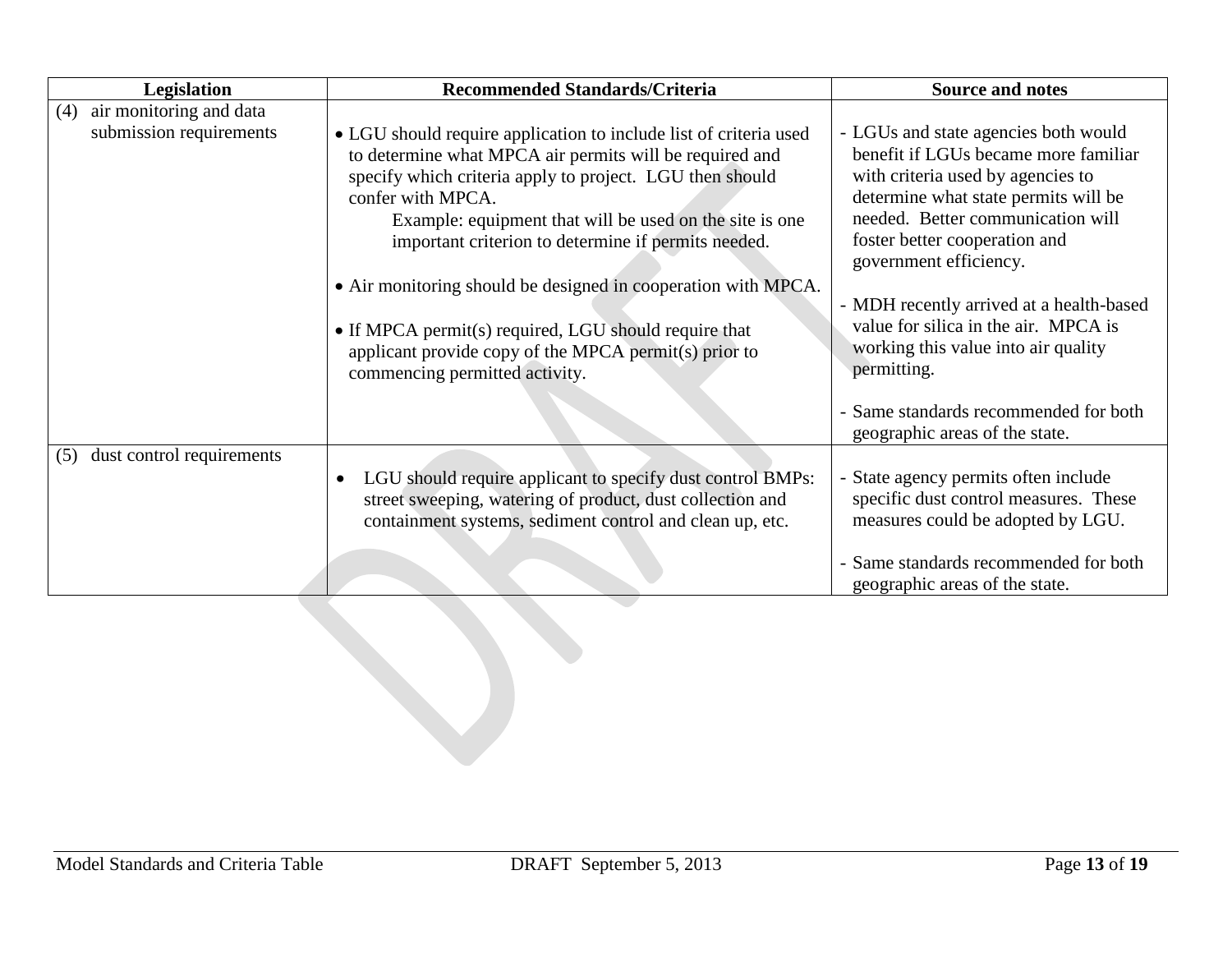| Legislation                         | <b>Recommended Standards/Criteria</b>                                                                                                                                                                                                                                                                                                                                                                                                                                                                      | <b>Source and notes</b>                                                                                                                        |
|-------------------------------------|------------------------------------------------------------------------------------------------------------------------------------------------------------------------------------------------------------------------------------------------------------------------------------------------------------------------------------------------------------------------------------------------------------------------------------------------------------------------------------------------------------|------------------------------------------------------------------------------------------------------------------------------------------------|
| noise testing and mitigation<br>(6) |                                                                                                                                                                                                                                                                                                                                                                                                                                                                                                            |                                                                                                                                                |
| plan requirements                   | • LGU should become familiar with noise information:<br>Minn. Rules 7030<br>$\circ$<br>http://www.pca.state.mn.us/index.php/view-<br>$\circ$                                                                                                                                                                                                                                                                                                                                                               | - Minn. Rules 7030 and MPCA info on<br>website.                                                                                                |
|                                     | document.html?gid=5356 and<br>http://www.pca.state.mn.us/index.php/view-<br>$\circ$<br>document.html?gid=5355                                                                                                                                                                                                                                                                                                                                                                                              | - Same standards recommended for both<br>geographic areas of the state.                                                                        |
|                                     | • LGU should review its ordinances with consideration of noise                                                                                                                                                                                                                                                                                                                                                                                                                                             |                                                                                                                                                |
|                                     | and other potential impacts.<br>Allowable uses in zoning districts should be reviewed.<br>$\circ$                                                                                                                                                                                                                                                                                                                                                                                                          |                                                                                                                                                |
|                                     | Nuisance section should be reviewed.<br>$\circ$                                                                                                                                                                                                                                                                                                                                                                                                                                                            |                                                                                                                                                |
| blast monitoring plan<br>(7)        |                                                                                                                                                                                                                                                                                                                                                                                                                                                                                                            |                                                                                                                                                |
| requirements                        | LGU should incorporate Minn. Rules 6130.3900 Blasting<br>$\bullet$<br>Requirements into local requirements. Summary:<br>maximum intensity standard<br>$\circ$<br>monitor stations by nearest off-site structure<br>$\circ$<br>keep blasting log for six years; log to contain specified<br>$\circ$<br>data<br>meteorological focusing conditions must not be present<br>$\circ$<br>blasting in daylight hours only<br>$\circ$<br>This likely will require technical assistance and expertise.<br>$\bullet$ | - Minn. Rules 6130.3900 and 7500<br>regulate the use of explosives.<br>- Same standards recommended for both<br>geographic areas of the state. |
|                                     | Local government can include costs in approval mechanism                                                                                                                                                                                                                                                                                                                                                                                                                                                   |                                                                                                                                                |
|                                     | such as CUP and/or development agreement.                                                                                                                                                                                                                                                                                                                                                                                                                                                                  |                                                                                                                                                |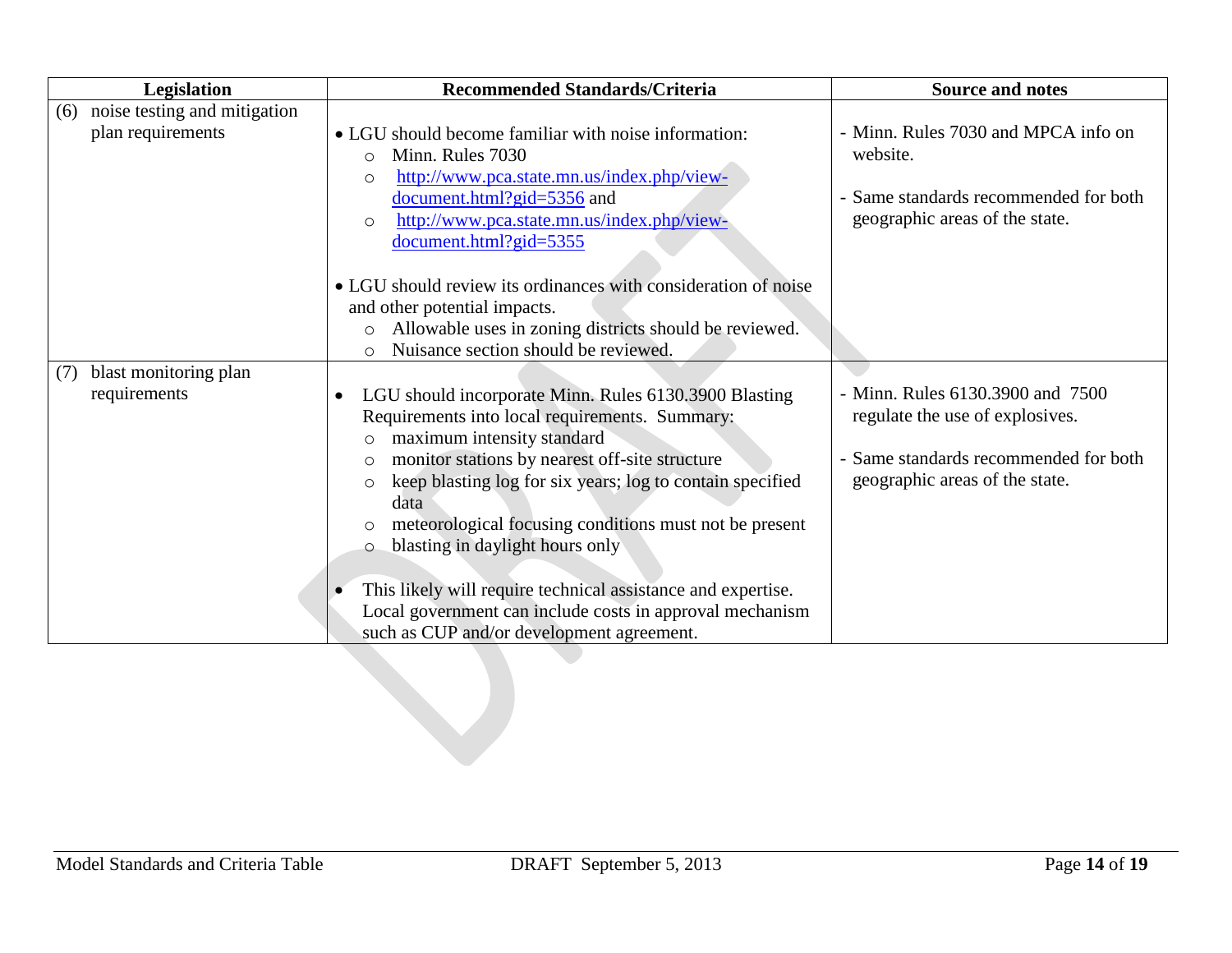| Legislation                                                    | <b>Recommended Standards/Criteria</b>                                                                                                                                                                                                                                                                                                                                                                                                                                                                                                                                                                                                                                                                                                                                                                                                                                                                                                                                                                                    | <b>Source and notes</b>                                                                                                                                                                                                                                                         |
|----------------------------------------------------------------|--------------------------------------------------------------------------------------------------------------------------------------------------------------------------------------------------------------------------------------------------------------------------------------------------------------------------------------------------------------------------------------------------------------------------------------------------------------------------------------------------------------------------------------------------------------------------------------------------------------------------------------------------------------------------------------------------------------------------------------------------------------------------------------------------------------------------------------------------------------------------------------------------------------------------------------------------------------------------------------------------------------------------|---------------------------------------------------------------------------------------------------------------------------------------------------------------------------------------------------------------------------------------------------------------------------------|
| lighting requirements<br>(8)<br>inspection requirements<br>(9) | LGU should review lighting requirements in ordinance to<br>$\bullet$<br>ensure they address lighting concerns relevant to mining,<br>processing, and transportation sites. This could be in a<br>section specific to lighting or in CUP or other specific<br>approvals. Some lighting considerations:<br>Definitions.<br>$\circ$<br>Maximum lighting levels measured at property lines and<br>$\circ$<br>public roads.<br>Photometric lighting plan required with application.<br>$\circ$<br>Light measuring methodology for monitoring.<br>$\circ$<br>Light should be deflected away from adjacent properties.<br>$\circ$<br>Hooded fixtures with 90 degree cutoff, shining light<br>$\circ$<br>down rather than horizontally.<br>Maximum light pole heights.<br>$\circ$<br>Only lights for security needs during non-working hours<br>$\circ$<br>(refer to hours of operation). Others turned off.<br>LGU should conduct periodic site inspections with checklist<br>$\bullet$<br>of approved conditions/requirements. | - "Night sky" considerations often are<br>considered important to protect<br>community character.<br>- Same standards recommended for both<br>geographic areas of the state.<br>- DNR Checklist of Terms and Conditions<br>for Removal of Earth Materials<br>(Aggregate) Leases |
|                                                                | Project should pay for LGU inspection. Costs should be<br>$\bullet$<br>included in escrow and/or development agreement.<br>LGU should require notification of commencing each mining<br>phase.<br>LGU should conduct inspection of reclamation at specified<br>$\bullet$<br>progress points.                                                                                                                                                                                                                                                                                                                                                                                                                                                                                                                                                                                                                                                                                                                             | - Wisconsin staff noted that they have<br>learned that inspections should occur<br>often.<br>- Same standards recommended for both<br>geographic areas of the state.                                                                                                            |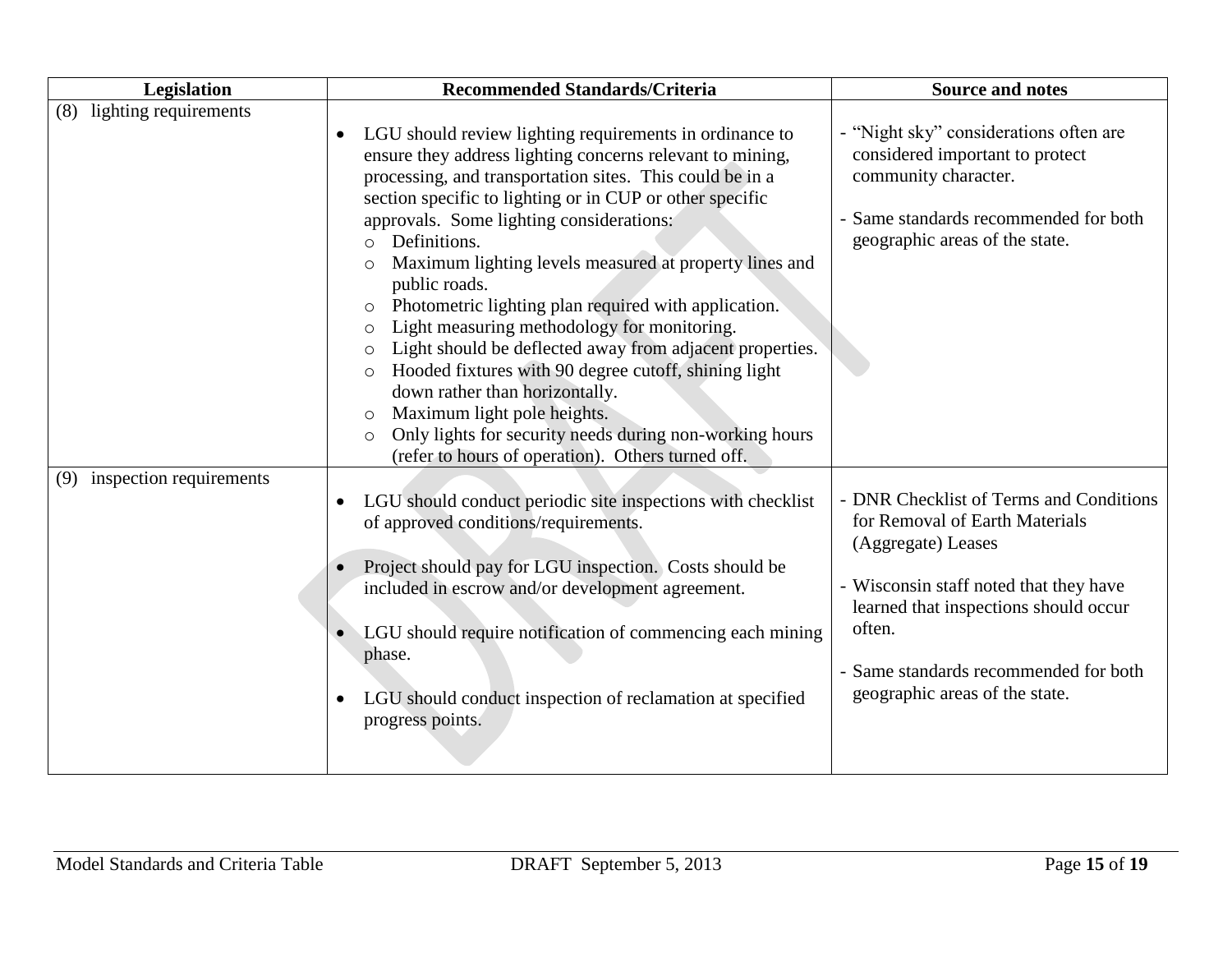| Legislation                                                                                                    | <b>Recommended Standards/Criteria</b>                                                                                                                                                                                                                                    | Source and notes                                                                                                                                                       |
|----------------------------------------------------------------------------------------------------------------|--------------------------------------------------------------------------------------------------------------------------------------------------------------------------------------------------------------------------------------------------------------------------|------------------------------------------------------------------------------------------------------------------------------------------------------------------------|
| $(10)$ containment requirements for<br>silica sand in temporary<br>storage to protect air and<br>water quality | LGU should require applicant to specify dust control BMPs:<br>$\bullet$<br>street sweeping, watering of product, dust collection and<br>containment systems, sediment control and clean up, etc.                                                                         | - State agency permits often include dust<br>control measures. These measures could<br>be adopted by LGU.                                                              |
|                                                                                                                | LGU should require grading, stormwater management,<br>$\bullet$<br>erosion plan, prepared and signed by licensed professional.<br>Require control of runoff. This should include containment<br>requirements to keep sand out of stormwater runoff.                      | - As noted above, floodplains present<br>special challenges.<br>- Same standards recommended for both<br>geographic areas of the state.                                |
|                                                                                                                | Floodplains should get special attention. (see floodplain<br>setbacks above)                                                                                                                                                                                             |                                                                                                                                                                        |
| (11) containment requirements for<br>chemicals used in processing                                              | LGU should require grading, stormwater management,<br>erosion plan, prepared and signed by licensed professional.<br>Require control of runoff. This should include containment<br>requirements to prevent stormwater runoff being<br>contaminated by process chemicals. | - MPCA general water permit requires<br>facility to limit and control use of<br>materials that can cause water<br>impairments. Monitoring wells may be<br>appropriate. |
|                                                                                                                |                                                                                                                                                                                                                                                                          | - Same standards recommended for both<br>geographic areas of the state.                                                                                                |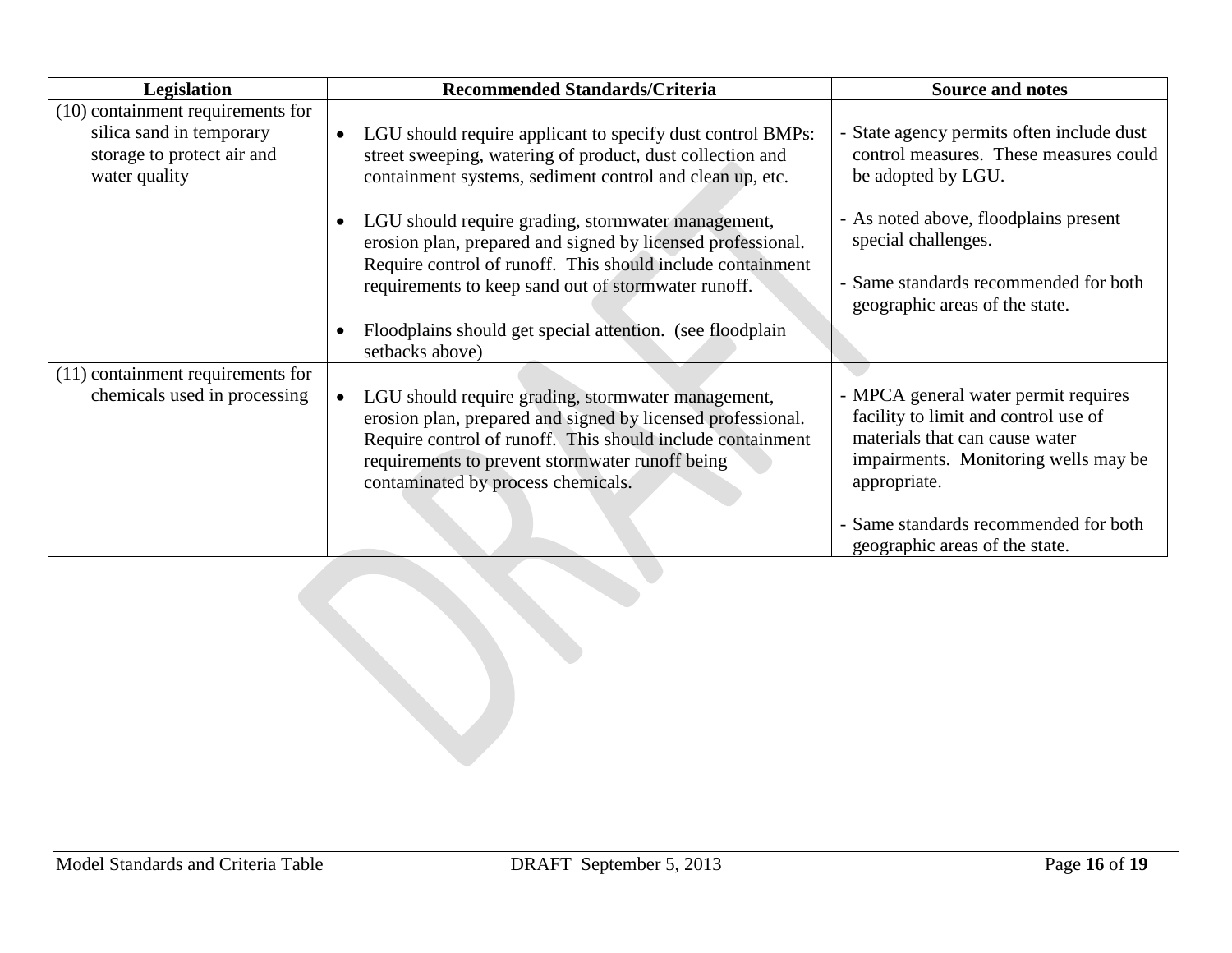| <b>Legislation</b>                       | <b>Recommended Standards/Criteria</b>                                                                                                                                                                                                                                                                                                                                                                                                                                                                                                                                                                                                           | <b>Source and notes</b>                                                                                                                                                                                                                                                                                                                                                                                                                                                                  |
|------------------------------------------|-------------------------------------------------------------------------------------------------------------------------------------------------------------------------------------------------------------------------------------------------------------------------------------------------------------------------------------------------------------------------------------------------------------------------------------------------------------------------------------------------------------------------------------------------------------------------------------------------------------------------------------------------|------------------------------------------------------------------------------------------------------------------------------------------------------------------------------------------------------------------------------------------------------------------------------------------------------------------------------------------------------------------------------------------------------------------------------------------------------------------------------------------|
| (12) financial assurance<br>requirements | LGU should require a development agreement/contract that<br>includes such things as:<br>Cash escrow or <i>non-expiring</i> letter of credit or bond to<br>$\circ$<br>cover nonperformance, corrective actions, etc.<br>Notification of LGU prior to expiration. Applicant must<br>keep a current financial assurance and supply periodic<br>proof.<br>Agreement applies to site and project and any "assigns",<br>$\circ$<br>not just to current applicant.<br>CUP conditions, reclamation plan, other applicable<br>$\circ$<br>requirements.<br>LGU should consider what potential liabilities may be<br>$\circ$<br>appropriate for insurance. | - DNR Checklist of Terms and Conditions<br>for Removal of Earth Materials<br>(Aggregate) Leases<br>- Minn. Rules 6132.1200<br>Paleozoic Plateau - Financial assurance<br>within the Trout Stream Setback could be<br>required by multiple and potentially<br>overlapping regulating authorities (i.e.<br>County and State). Within this<br>geographic area, standards and criteria for<br>financial assurances may need to<br>reflect/resolve dual authority for financial<br>assurance. |
|                                          |                                                                                                                                                                                                                                                                                                                                                                                                                                                                                                                                                                                                                                                 | Minnesota River Valley – Financial<br>assurance would only be issued by the<br>County (no trout stream setback permit).                                                                                                                                                                                                                                                                                                                                                                  |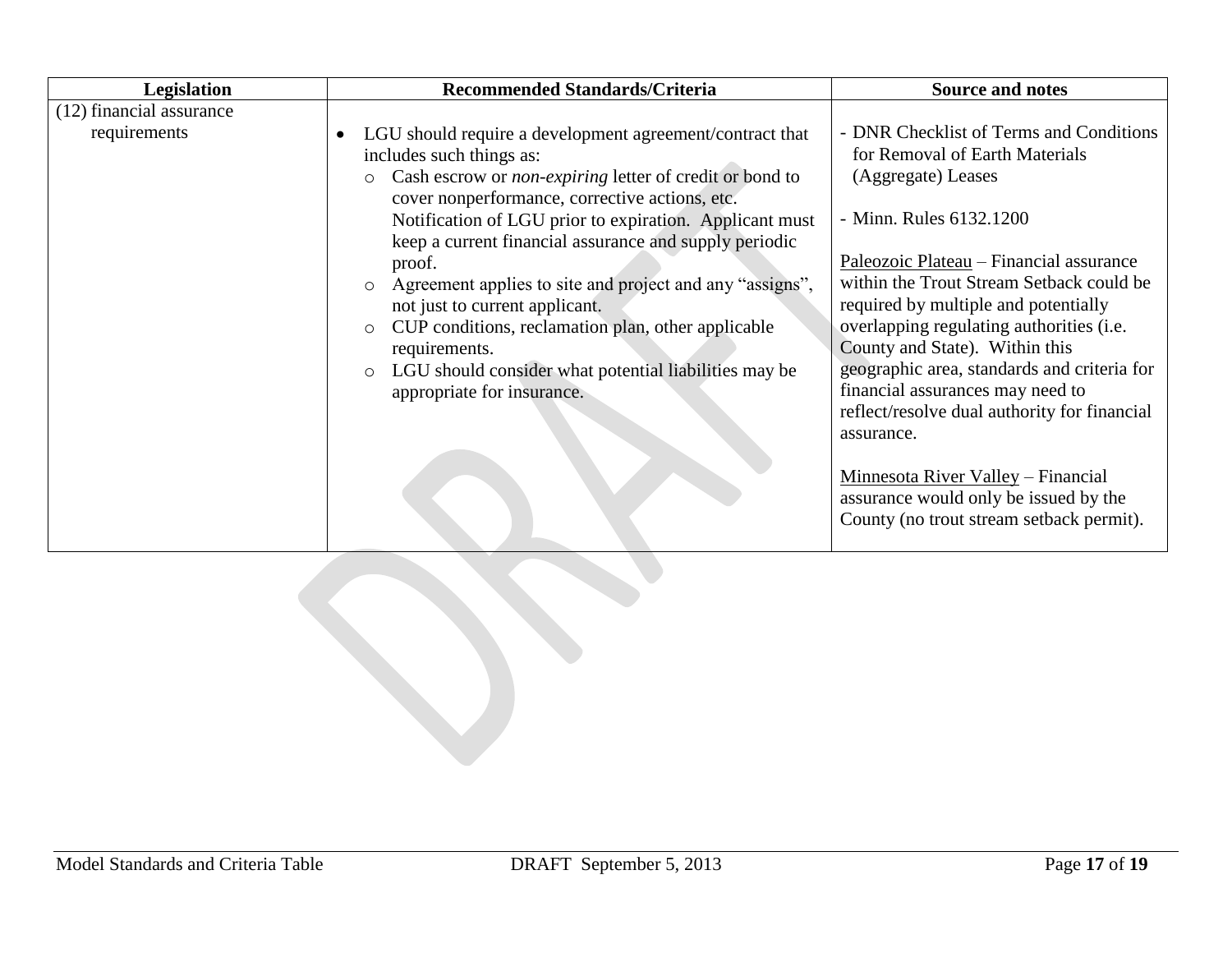| <b>Legislation</b>               | <b>Recommended Standards/Criteria</b>                                                                                                                          | <b>Source and notes</b>                                                                                                                                 |
|----------------------------------|----------------------------------------------------------------------------------------------------------------------------------------------------------------|---------------------------------------------------------------------------------------------------------------------------------------------------------|
| (13) road and bridge impacts and |                                                                                                                                                                |                                                                                                                                                         |
| requirements                     | LGU should require traffic study to examine impacts on<br>traffic volumes, levels of service, and road impacts.                                                | - Project approval criteria can include<br>considerations of the adequacy of<br>infrastructure to accommodate traffic                                   |
|                                  | LGU should require application to identify haul routes.                                                                                                        | generated by a project. A<br>comprehensive plan with a                                                                                                  |
|                                  | LGU should adopt policies to communicate with surrounding<br>LGUs to cooperate on road impact policies, haul routes, and<br>other cross-jurisdictional issues. | transportation chapter provides<br>important guidance and a basis for<br>infrastructure improvement decisions.<br>LGUs cannot regulate traffic on state |
|                                  | Counties should adopt fee policy to pay for road repair needs<br>caused by heavy vehicles.                                                                     | and federal highways but have great<br>discretion on capital improvements on<br>county and local roadways.                                              |
|                                  | LGU may want to consider requiring that project approvals<br>are contingent on infrastructure adequacy.                                                        | - Same standards recommended for both<br>geographic areas of the state.                                                                                 |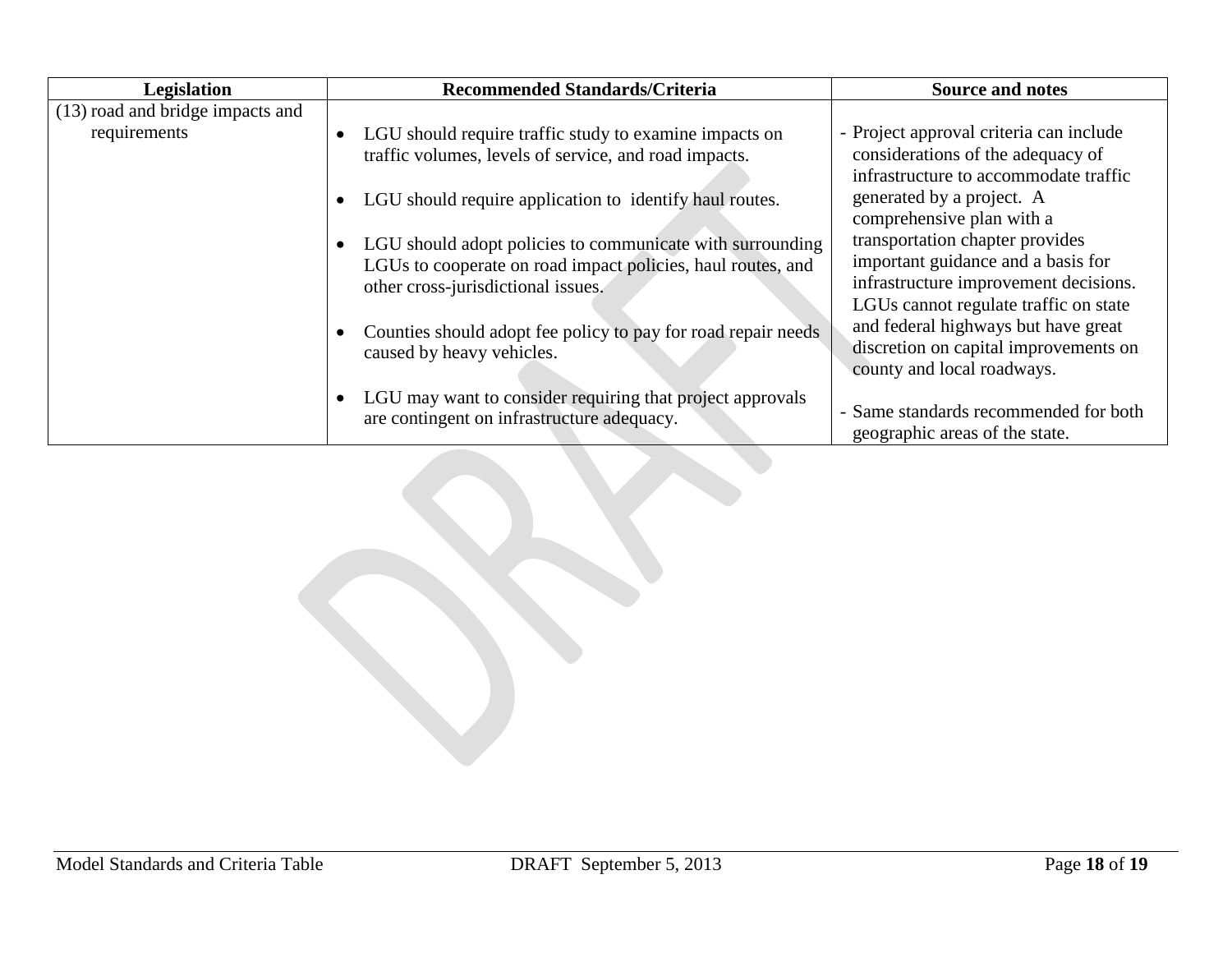| Legislation                        | Recommended Standards/Criteria                                         | <b>Source and notes</b>                  |
|------------------------------------|------------------------------------------------------------------------|------------------------------------------|
| (14) reclamation plan requirements |                                                                        |                                          |
| as required under the rules        | LGU should require a reclamation plan. Include:<br>$\bullet$           | - DNR Checklist of Terms and Conditions  |
| adopted by the commissioner        | A 'reclamation goal' statement as guide for conditions.<br>$\circ$     | for Removal of Earth Materials           |
| of natural resources               | e.g. "The goal of reclamation is a safe, stable, non-                  | (Aggregate) Leases.                      |
|                                    | eroding, nonpolluting site that is usable for future                   |                                          |
|                                    | activities in accordance with the comprehensive plan."                 | - Several LGUs have reclamation          |
|                                    | Mining in phases, with reclamation in phases rather than<br>$\circ$    | requirements with some of the DNR        |
|                                    | entire site mined at once: e.g., no more than $10$ -acres per          | elements in different combinations.      |
|                                    | active phase.                                                          |                                          |
|                                    | Public water supply well time of travel areas have the<br>$\circ$      | - Effects on wells should be considered. |
|                                    | highest priority for reclamation.                                      |                                          |
|                                    | Retain topsoil on site for reclamation.<br>$\circ$                     | - Same standards recommended for both    |
|                                    | Do not mix overburden or debris of any type with topsoil<br>$\circ$    | geographic areas of the state.           |
|                                    | stockpiles.                                                            |                                          |
|                                    | Minimize amount of topsoil in other stockpiles.<br>$\circ$             |                                          |
|                                    | Seeding with species identified in plan as appropriate to<br>$\circ$   |                                          |
|                                    | location and future use.                                               |                                          |
|                                    | Maximum time frame for suspension of activity before<br>$\circ$        |                                          |
|                                    | reclamation required.                                                  |                                          |
|                                    | Debris shall not be buried on site: no construction debris,<br>$\circ$ |                                          |
|                                    | nothing from other sites.                                              |                                          |
|                                    | Address how future land use and/or the surface-water<br>$\circ$        |                                          |
|                                    | drainage will be controlled to reduce the potential for                |                                          |
|                                    | infiltration of contaminants into an aquifer.                          |                                          |
|                                    | Plans should use a minimum of two (2) foot contours.<br>$\circ$        |                                          |
|                                    | Vegetation for reclamation should be native species or<br>$\circ$      |                                          |
|                                    | similar species that do not require regular or seasonal                |                                          |
|                                    | applications of nutrients or pesticides.                               |                                          |